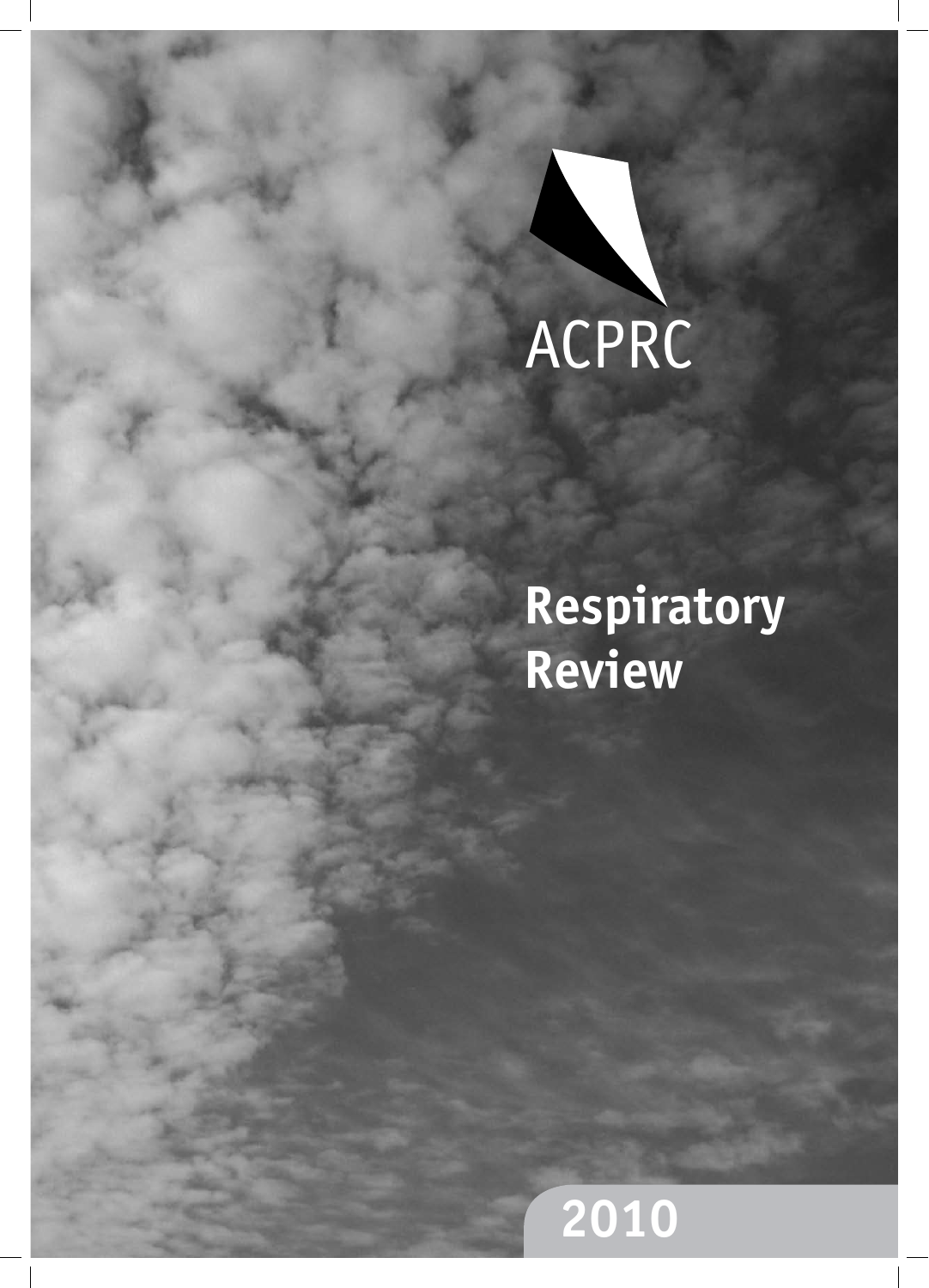#### **EDITORIAL** Welcome to the Respiratory Review for 2010. The ACPRC would like to thank the reviewers for their contributions. The Review, which this year incorporates 37 journals, will also be available on the ACPRC website from May 2010. Following the member survey conducted last year, the Respiratory Review will now be published bi-annually, with the next edition for January-June 2011 published in Oct 2011. The Respiratory Review will no longer be published in hard copy and will move to online only for the next edition. *Lauren Hogg* RESPIRATORY REVIEW EDIT **Reviewers and Journals** American Journal of Critical Care (CB) American Journal of Respiratory and Critical Care Medicine (LMc D ) Anaesthesia (RB) Archives of Physical Medicine and Rehabilitation (BO'N) BMJ (LF) British Journal of Anaesthesia (NG) Chest (LF) Cochrane Reviews (RG) Critical Care Medicine (MN) European Respiratory Journal (MN) Heart and Lung (CB) Intensive Care Medicine (NG) International Journal of COP D (RG) Journal of ACPRC (AB) Journal of Advanced Nursing (JT) Journal of American Medical Association (AR) Journal of Cardiopulmonary Rehabilitation and Prevention (CH/LF) Journal of Critical Care (CH) Journal of Intensive Care Medicine (RB) Journal of Neurology, Neurosurgery and Psychiatry (UJ) Journal of Physiotherapy (ARo) Journal of Rehabilitation Medicine (BC) Lancet (BC) Neurology (UJ) New England Journal of Medicine (AB) **Cardiovascular Disease Continuing Professi Critical Care Exercise, Exercise T H1N1 (Paediatrics Lung Disease Miscellaneous Neurology NIV, CPAP and IPPB Topics** Jane Toms (JT) Lizzie Flude (LF) Lynn McDonnell (LMcD) May Nel (MN) Nicki Garner (NGa) Nicola Glasby (NG) Pamela Vaughn (PV) Rachel Garrod (RG) Rosalie Bennett (RB) Trudy Reeve (TR) Una Jones (UJ) Alex Robinson (ARo) Amy Rees (AR) Ann Banks (AB) Arun Joseph (AJ) Brenda O'Neill (BO'N) Bronwen Connolly (BC) Claire Bradley (CB) Claire Hine (CH) Fidelma Moran (FM) Harriert Shannon (HS) Holly Gilbert (HG) Izzie Easton (IE)

New Zealand Journal of Physiotherapy (IE ) Open Respiratory Medicine Journal (AJ) Pediatric Pulmonology (HS) Physical Therapy (TR) Physical Therapy Reviews (BO'N) Physiotherapy (CB) Physiotherapy Canada (FM) Physiotherapy Research International (RG) Physiotherapy Theory and Practice (MN) Respiration (HG) Respiratory Medicine (P V) Thorax (P V)

**1**



|                        | Cardiac Rehabilitation and Exercise 3                |  |
|------------------------|------------------------------------------------------|--|
|                        | Coronary Heart Disease 3                             |  |
|                        |                                                      |  |
|                        |                                                      |  |
|                        |                                                      |  |
| <b>Critical Care</b>   |                                                      |  |
|                        |                                                      |  |
|                        |                                                      |  |
|                        | General Critical Care and Miscellaneous  5           |  |
|                        |                                                      |  |
|                        |                                                      |  |
|                        |                                                      |  |
|                        | Ventilator Acquired Pneumonia9                       |  |
|                        |                                                      |  |
|                        | Exercise, Exercise Testing and Physical Activity  10 |  |
|                        |                                                      |  |
| <b>HIV</b>             |                                                      |  |
| <b>Lung Disease</b>    |                                                      |  |
|                        |                                                      |  |
|                        |                                                      |  |
|                        |                                                      |  |
|                        | Cystic Fibrosis (Paediatrics and Adults) 14          |  |
|                        | Interstitial Lung Disease and Pneumonia 15           |  |
|                        |                                                      |  |
|                        | Pulmonary Rehabilitation, Exercise and Activity  16  |  |
|                        |                                                      |  |
| <b>Miscellaneous</b>   |                                                      |  |
| <b>Neurology</b>       |                                                      |  |
|                        |                                                      |  |
|                        |                                                      |  |
|                        |                                                      |  |
|                        |                                                      |  |
|                        |                                                      |  |
|                        |                                                      |  |
| <b>Oxygen</b>          |                                                      |  |
|                        |                                                      |  |
| <b>Palliative Care</b> |                                                      |  |
|                        |                                                      |  |
| <b>Surgery</b>         |                                                      |  |
|                        |                                                      |  |
|                        |                                                      |  |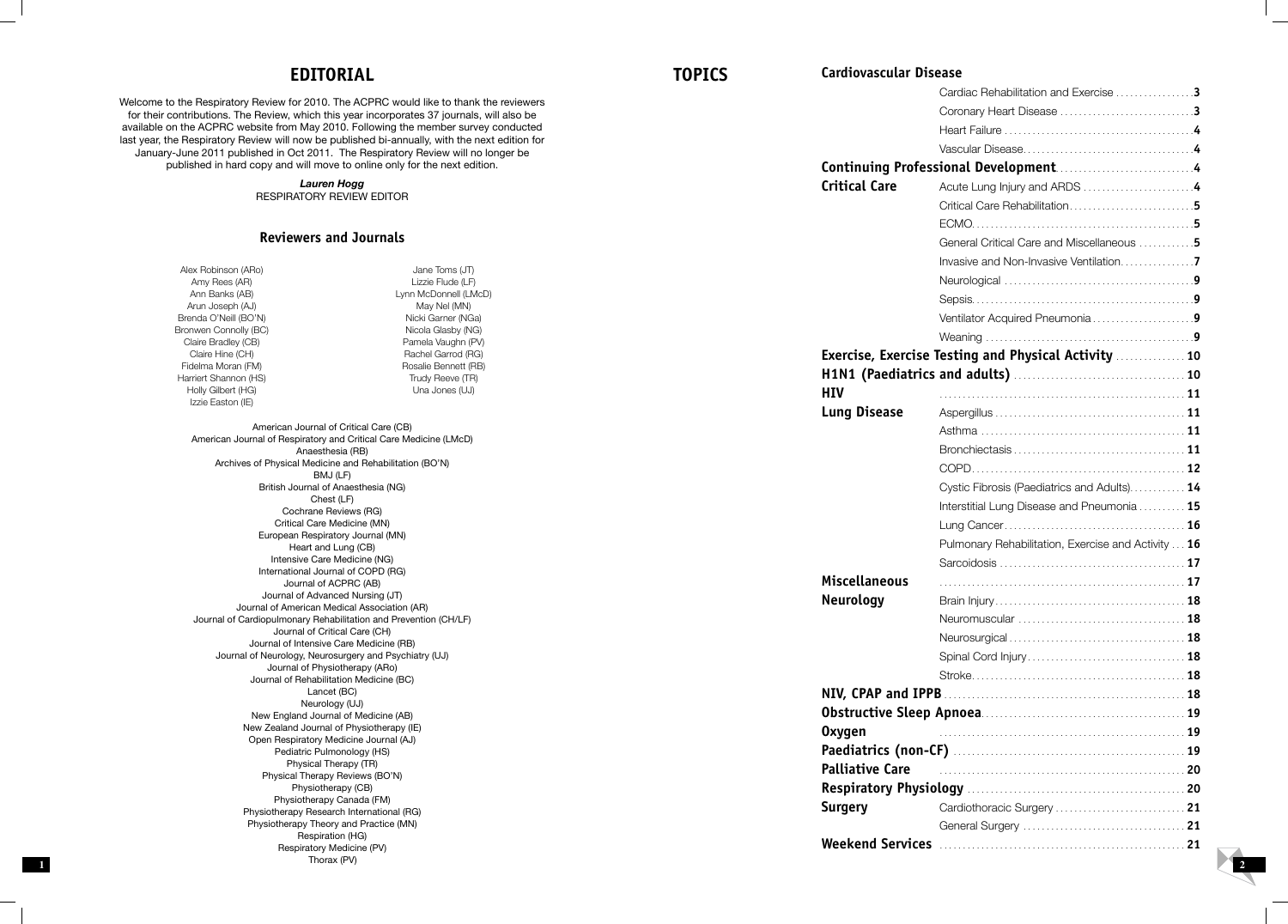

# **Cardiovascular disease**

# Cardiac Rehabilitation and Exercise

# Araya-Ramírez F, Briggs KK, Bishop SR et al **Who Is Likely to Benefit From Phase II**

**Cardiac Rehabilitation?** 

*Journal of Cardiopulmonary Rehabilitation and Prevention* 2010; 30(2): 93-100

### Arena R, Pinkstaff S, Wheeler E et al

**Neuromuscular Electrical Stimulation and Inspiratory Muscle Training as Potential Adjunctive Rehabilitation Options for Patients with Heart Failure**  *Journal of Cardiopulmonary Rehabilitation and Prevention* 2010; 30(4): 209-223

# Blanchard CM, Reid RD, Morrin LI et al

**Demographic and Clinical Determinants of Moderate to Vigorous Physical Activity during Home-Based Cardiac Rehabilitation: The Home-Based Determinants of Exercise (HOME) Study**  *Journal of Cardiopulmonary Rehabilitation and Prevention* 2010;

30(4): 240-245

# Blumenthal J, Wang J, Babyak M et al

**Enhancing Standard Cardiac Rehabilitation with Stress Management Training: Background, Methods, and Design for the Enhanced Study** *Journal of Cardiopulmonary Rehabilitation and Prevention* 2010; 30(2): 77-84

# Eder B, Hofmann P, von Duvillard SP et al **Early 4-Week Cardiac Rehabilitation Exercise Training in Elderly Patients After Heart Surgery**

*Journal of Cardiopulmonary Rehabilitation and Prevention* 2010; 30(2): 85-92

# Evans J, Bethell H, Turner S **Characteristics of Patients Entering Cardiac Rehabilitation in the United Kingdom 1993-2006: Implications for the Future** *Journal of Cardiopulmonary Rehabilitation and Prevention* 2010;

30(6): suppl

#### Kaminsky DA, Savage PD, Callas PW et al **Lung Function and Cardiovascular Risk:**

**Effect of Cardiac Rehabilitation**  *Journal of Cardiopulmonary Rehabilitation and Prevention* 2010;

30(6): 384-390

# Keib CN, Reynolds NR, Ahijevych KL

### **Poor Use of Cardiac Rehabilitation Among Older Adults: A Self-Regulatory Model for Tailored Interventions** *Heart and Lung* 2010; 39(6): 504-511

### Keteyian SJ, Piña IL, Hibner BA et al **Clinical Role of Exercise Training in the Management of Patients With Chronic Heart Failure**

*Journal of Cardiopulmonary Rehabilitation and Prevention* 2010; 30(2): 67-76

# Thanavaro JL, Thanavaro S, Delicath T **Health Promotion Behaviours in Women with Chest Pain** *Heart and Lung* 2010; 39(5): 394-403

### Marzolini S, Candelaria H, Oh P **Prevalence and Impact of Musculoskeletal Co-Morbidities in Cardiac Rehabilitation**  *Journal of Cardiopulmonary Rehabilitation and Prevention* 2010; 30(6): 391-400

# Pepera G, McAllister J, Sandercock G **Long-term Reliability of the Incremental Shuttle Walking Test in Clinically Stable Cardiovascular Disease Patients**

*Physiotherapy* 2010; 96(3): 222-227

# Pozehl B, Duncan K, Hertzog M, Norman JF **Heart Failure Exercise and Training Camp: Effects of a Multi-Component Exercise Training Intervention in Patients With Heart Failure** *Heart and Lung* 2010; 39(6): S1-S13

# Saval MA, Kerrigan DJ, Ophaug KM et al

**Relationship Between Leg Muscle Endurance and VE/VCO2 Slope in Patients With Heart Failure**  *Journal of Cardiopulmonary Rehabilitation and Prevention* 2010; 30(2): 106-110

# Thomas R, King M, Lui K et al

**Reprint-AACVPR/ACCF/AHA 2010 Update; Performance Measures on Cardiac Rehabilitation for Referral to Cardiac Rehabilitation/Secondary Prevention Services: A Report of the American Association of Cardiovascular and Pulmonary Rehabilitation and the American College of Cardiology Foundation / American Heart Association Task Force on Performance Measures** *Physical Therapy* 2010; 90(10): 1373-82

# Coronary Heart Disease

# Goulding L, Furze G, Birks Y

**Randomized Controlled Trials of Interventions to Change Maladaptive Illness Beliefs in People with Coronary Heart Disease: Systematic Review** *Journal of Advanced Nursing* 2010; 66(5): 946-961

# Grewal K, Stewart DE, Grace SL

**Differences in Social Support and Illness Perception Among South Asian and Caucasian Patients with Coronary Artery Disease** *Heart and Lung* 2010; 39(3): 180-187

# Janey C Peterson, JP Allegrante, PA et al

**Living with Heart Disease After Angioplasty: A Qualitative Study of Patients Who Have Been Successful or Unsuccessful in Multiple Behaviour Change** *Heart and Lung* 2010; 39(2): 105-115

**31**

# Heart Failure

# Aguado O, Morcillo C, Delàs J et al

**Long-Term Implications of a Single Home-Based Educational Intervention in Patients With Heart Failure**

*Heart and Lung* 2010; 39(6): S14-S22

Carvalho VO, Garrod R, Bocchi EA et al **Validation of the London Chest Activity of Daily Living Scale in Patients with Heart Failure** *Journal of Rehabilitative Medicine* 2010; 42: 715–718

# Guazzi M, Myers J, Peberdy MA et al

**Cardiopulmonary Exercise Testing Variables Reflect the Degree of Diastolic Dysfunction in Patients with Heart Failure-Normal Ejection Fraction**  *Journal of Cardiopulmonary Rehabilitation and Prevention* 2010; 30(3): 165-172

Jefferies JL, Towbin JA **Dilated Cardiomyopathy** *The Lancet* 2010; 375(9716): 752-762

Smeulders E, van Haastregt J, Ambergen T **Nurse-Led Self-Management Group Programme for Patients with Congestive Heart Failure: Randomized Controlled Trial** *Journal of Advanced Nursing* 2010; 66(7): 1487-1499

# Vascular disease

# Honnesh S, Goosen L, Adams N et al **Effect of Short Term Exercise Training on Aerobic Fitness in Patients with Abdominal Aortic Aneurysms** *British Journal of Anaesthesia* 2010; 104(2): 265-267

Myers JN, White JJ, Narasimhan B et al **Effects of Exercise Training in Patients with Abdominal Aortic Aneurysm: Preliminary Results from a Randomized Trial**  *Journal of Cardiopulmonary Rehabilitation and Prevention* 2010; 30(6): 374-383

# **Continuing Professional Development**

Dowds J, O'Hanlon DJ **An Evaluation of the Use of Feedback During Respiratory In-Service Training** *Journal of the ACPRC* 2010; 42: 16-21

Frenk J, Chen L, Bhutta ZA et al **Health Professionals for a New Century: Transforming Education to Strengthen Health Systems in an Interdependent World** *The Lancet* 2010; 376(9756): 1923-1958

# Acute Lung Injury and ARDS

Antonelli M, Azoulay E, Bonten M et al **Year in Review in** *Intensive Care Medicine* **2009. Part III: Mechanical Ventilation, Acute Lung Injury and Respiratory Distress Syndrome, Paediatrics, Ethics, and Miscellanea**

*Intensive Care Medicine* 2010; 36(4): 567–584

Bajwa AA, Arasi L, Canabal JM, Kramer D J **Automated Prone Positioning and Axial Rotation in Critically Ill, Non-Trauma Patients with Acute Respiratory Distress Syndrome (ARDS)**

*Journal of Intensive care Medicine* 2010; 25: 121-125

Briel M, Meade M, Mercat A et al **Higher Versus Lower Positive End-Expiratory Pressure in Patients with Acute Lung Injury and Acute Respiratory Distress Syndrome- Systematic Review and Meta-Analysis**

*Journal of the American Medical Association* 2010; 303(9): 865-873

Caironi P, Cressoni M, Chiumello D et al **Lung Opening and Closing During Ventilation of Acute Respiratory Distress Syndrome** *American Journal of Respiratory and Critical Care Medicine* 2010; 181: 578-586

Diaz JV, Brower R, Calfee C et al **Therapeutic Strategies for Severe Acute Lung Injury** *Critical Care Medicine* 2010; 38(8): 1644-1650

López-Aguilar J, Quilez M, Martí-Sistac O **Early Physiological and Biological Features in Three Animal Models of Induced Acute Lung Injury** *Intensive Care Medicine* 2010; 36(2): 347-355

Marini J

**Prone Positioning for ARDS: Defining the Target** *Intensive Care Medicine* 2010; 36(4): 559-561

Papazian L, Forel J-M, Gacouin A et al **Neuromuscular Blockers in Early Acute Respiratory Distress Syndrome**

*New England Journal of Medicine* 2010; 363(12): 1107-16

Peltekova V, Engelberts D, Otulakowski G et al **Hypercapnic Acidosis in Ventilator-Induced Lung Injury** *Intensive Care Medicine* 2010; 36(5): 869-878

Rabe C, Appenrodt B, Hoff S **Severe Respiratory Failure Due to Diffuse Alveolar Haemorrhage: Clinical Characteristics and Outcome of Intensive Care** *Journal of Critical Care* 2010; 25(2): 230-235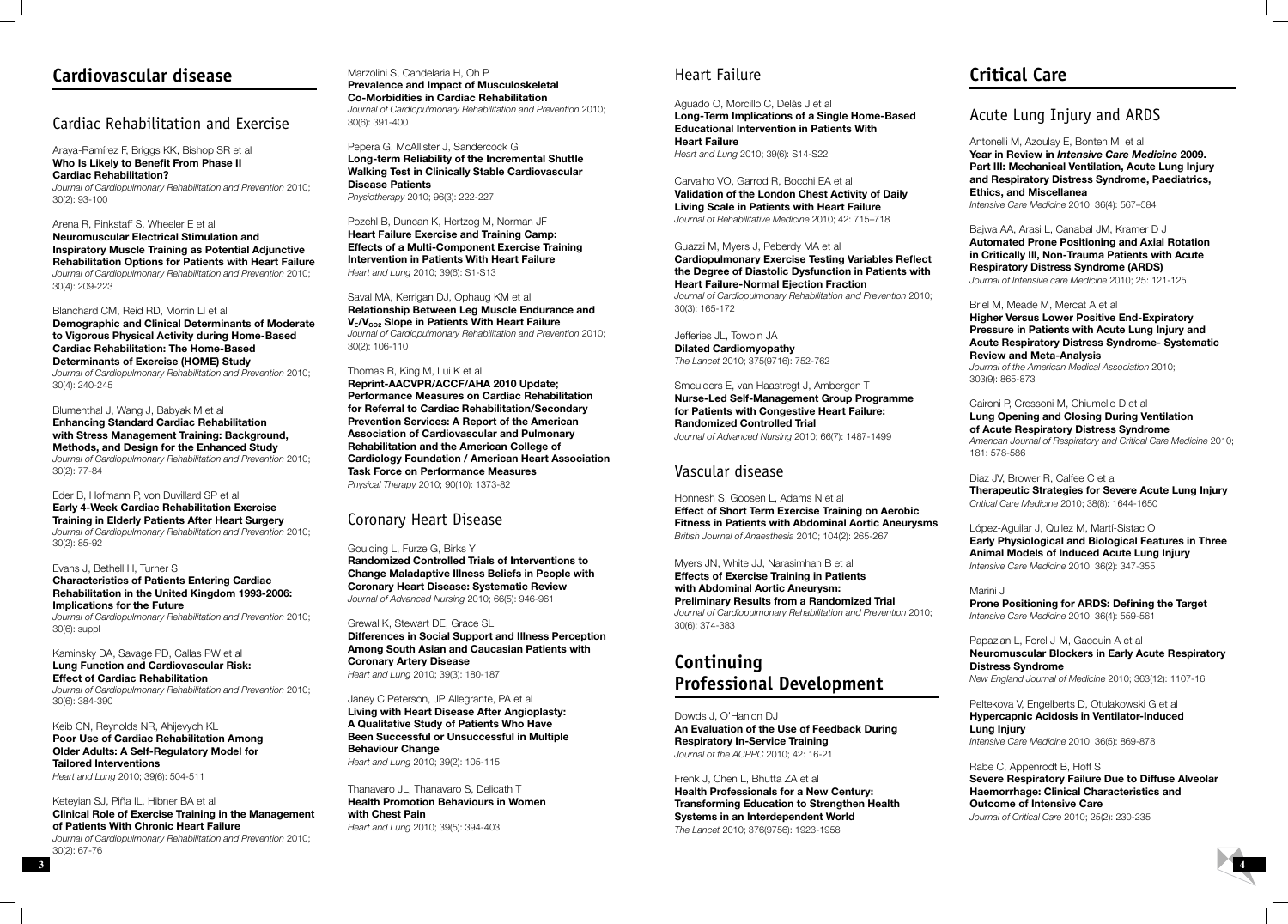

#### Rubenfeld GD **How Much Positive End Expiratory Pressure in Acute Lung Injury** *Journal of the American Medical Association* 2010;

303(9): 883-884

Santiago VR, Rzezinski AF, Nardelli LM et al **Recruitment Manoeuvre in Experimental Acute Lung Injury: The Role of Alveolar Collapse and Oedema** *Critical Care Medicine* 2010; 38(11): 2207-2214

Sheu C, Gong M, Zhai R et al **The Influence of Infection Sites on Development and Mortality of ARDS** *Intensive Care Medicine* 2010; 36(6): 963-970

Squadrone V, Massaia M, Bruno B et al **Early CPAP Prevents Evolution of Acute Lung Injury in Patients with Haematological Malignancy** *Intensive Care Medicine* 2010; 36(10): 1666-1674

# Sud S, Friedrich J, Taccone P et al

**Prone Ventilation Reduces Mortality in Patients with Acute Respiratory Failure and Severe Hypoxemia: Systematic Review and Meta-Analysis** *Intensive Care Medicine* 2010; 36(4): 585-599

# Sud S, Sud M, Friedrich J

**High Frequency Oscillation in Patients with Acute Lung Injury and Acute Respiratory Distress Syndrome (ARDS): Systematic Review and Meta-Analysis** *BMJ* 2010; 340: c2327

# Critical Care Rehabilitation

Fan E, Ciesla N, Truong A et al **Inter-Rater Reliability of Manual Muscle Strength Testing in ICU Survivors and Simulated Patients** *Intensive Care Medicine* 2010; 36(6): 1038-1043

Griffiths RD, Hall JB **Intensive Care Unit Acquired Weakness** *Critical Care Medicine* 2010; 38(3): 779-787

Needham DM, Korupolu R, Zanni JM et al **Early Physical Medicine and Rehabilitation for Patients with Acute Respiratory Failure: A Quality Improvement Project** *Archives of Physical Medicine and Rehabilitation* 2010; 91(4): 536-542

Stockley RC, Hughes J, Morrison J, Rooney J **An Investigation of the Use of Passive Movements in Intensive Care by UK Physiotherapists** *Physiotherapy* 2010; 96(3): 228-233

Zanni J, Korupolu R, Fan E et al **Rehabilitation Therapy and Outcomes in Acute Respiratory Failure: An Observational Pilot Project** *Journal of Critical Care* 2010; 25(2): 254-262

# ECMO

Buckley E, Sidebotham D, McGeorge A et al **Extracorporeal Membrane Oxygenation for Cardiorespiratory Failure in Four Patients with Pandemic H1N1 2009 Influenza Virus and Secondary Bacterial Infection**

*British Journal of Anaesthesia* 2010; 104(3): 326-329

Bui K, Senadheera D, Wang X et al

**Recovery of Multipotent Progenitors from the Peripheral Blood of Patients Requiring Extracorporeal Membrane Oxygenation Support** *American Journal of Respiratory and Critical Care Medicine* 2010; 181: 226-237

Karagiannidis C, Lubnow M, Philipp A et al **Autoregulation of Ventilation with Neurally Adjusted Ventilatory Assist on Extracorporeal Lung Support** *Intensive Care Medicine* 2010; 36(12): 2038-2044

### Roch A, Lepaul-Ercole R, Grisoli D et al

**Extracorporeal Membrane Oxygenation for Severe Influenza A (H1N1) Acute Respiratory Distress Syndrome: A Prospective Observational Comparative Study**

*Intensive Care Medicine* 2010; 36(11): 1899-1905

# General

Abrams TE, Vaughan-Sarrazin M, Rosenthal GE **Preexisting Comorbid Psychiatric Conditions and Mortality in Non-Surgical Intensive Care Patients** *American Journal of Critical Care* 2010; 19(3): 241-249

Adhikari NKJ, Fowler RA, Bhagwanjee S et al **Critical Care and the Global Burden of Critical Illness in Adults** *The Lancet* 2010; 376(9749): 1339-1346

### Antonelli M, Azoulay E, Bonten M et al

**Year in Review in** *Intensive Care Medicine* **2009. Part III: Mechanical Ventilation, Acute Lung Injury and Respiratory Distress Syndrome, Paediatrics, Ethics, and Miscellanea**

*Intensive Care Medicine* 2010; 36(4): 567–584

Burgmann H, Hiesmayr M, Savey A et al **Impact of Nosocomial Infections on Clinical Outcome and Resource Consumption in Critically Ill Patients** *Intensive Care Medicine* 2010; 36(9): 1597-1601

Bernal W, Auzinger G, Dhawan A et al **Acute Liver Failure** *The Lancet* 2010; 376(9736): 190-201

Bouadma L, Luyt C-E, Tubach F et al **Use of Procalcitonin to Reduce Patients' Exposure to Antibiotics in Intensive Care Units (PRORATA trial): A Multi-Centre Randomised Controlled Trial** *The Lancet* 2010; 375(9713): 463-474

Curtis RJ, Vincent J-L **Ethics and End-of-Life Care for Adults in the Intensive Care Unit** *The Lancet* 2010; 376(9749): 1347-1353

Daly B, Douglas S, O'Toole E

**Effectiveness Trial of Intensive Communication Structure for Families of Long-Stay ICU Patients** *Chest* 2010; 138(6): 1340-8

# Efrati S, Deutsch I, Gurman G et al

**Tracheal Pressure and Endotracheal Tube Obstruction Can Be Detected by Continuous Cuff Pressure Monitoring: In Vitro Pilot Study** *Intensive Care Medicine* 2010; 36(6): 984-990

Feider LL, Mitchell P, Bridges E

**Oral Care Practices for Orally Intubated Critically Ill Adults** *American Journal of Critical Care* 2010; 19(2): 175-183

Fildissis G, Katostaras T, Moles A et al **Oxygenation Equilibration Time After Alteration of Inspired Oxygen in Critically Ill Patients** *Heart and Lung* 2010; 39(2): 147-152

Guenther U, Popp J, Koecher L **Validity and Reliability of the CAM-ICU Flowsheet to Diagnose Delirium in Surgical ICU Patients** *Journal of Critical Care* 2010; 25(1): 144-151

### Harrison D, Gao H, Welch C

**The Effects of Critical Care Outreach Services Before and After Critical Care: A Matched-Cohort Analysis** *Journal of Critical Care* 2010; 25(2): 196-204

Hiner C, Kasuya T, Cottingham C, Whitney J **Clinicians' Perception of Head-of-Bed Elevation**  *American Journal of Critical Care* 2010; 19(2): 164-167

Jacobowski NL, Girard TD, Mulder JA, Ely EW **Communication in Critical Care: Family Rounds in the Intensive Care Unit** *American Journal of Critical Care* 2010; 199(5): 421-430

Kahn JM, Benson NM, Appleby D et al **Long Term Acute Care Hospital Utilisation After Critical Illness** *Journal of the American Medical Association* 2010; 303(22): 2253-2259

Kalfon P, Mimoz O, Auquier P et al **Development and Validation of a Questionnaire for Quantitative Assessment of Perceived Discomforts in Critically Ill Patients** *Intensive Care Medicine* 2010; 36(10): 1751-1758

Karbing D, Allerød C, Thorgaard P et al **Prospective Evaluation of a Decision Support System for Setting Inspired Oxygen in Intensive Care Patients**

*Journal of Critical Care* 2010; 25(3): 367-374

Khalid I, Doshi P, DiGiovine B **Early Enteral Nutrition and Outcomes of Critically Ill Patients Treated With Vasopressors and Mechanical Ventilation**

*American Journal of Critical Care* 2010; 19(3): 261-268

Kiekkas P, Velissaris D, Karanikolas M et al **Peak Body Temperature Predicts Mortality in Critically Ill patients without Cerebral Damage** *Heart and Lung* 2010; 39(3): 208-216

Kjonegaard R, Fields W, King ML **Current Practice in Airway Management: A Descriptive Evaluation**

*American Journal of Critical Care* 2010; 19(2): 168-173

Kilpatrick B, Slinger P **Lung Protective Strategies in Anaesthesia** *British Journal of Anaesthesia* 2010; 105(Suppl 1): i108-i116

Klein DG, Dumpe M, Katz E, Bena J **Pain Assessment in the Intensive Care Unit: Development and Psychometric Testing of the Nonverbal Pain Assessment Tool** Heart and Lung 2010; 39(6): 521-528

Kondili E, Alexopoulou C, Xirouchaki N et al **Estimation of Inspiratory Muscle Pressure in Critically Ill Patients** *Intensive Care Medicine* 2010; 36(4): 648-655

Ksouri H, Balanant P, Tadié J et al **Impact of Morbidity and Mortality Conferences on Analysis of Mortality and Critical Events in Intensive Care Practice**

*American Journal of Critical Care* 2010; 19(2): 135-145

Kuijsten H, Brinkman S, Meynaar I et al **Hospital Mortality is Associated With ICU Admission Time** *Intensive Care Medicine* 2010; 36(10): 1765-1771

Mannam P, Siegel MD **Analytic Review: Management of Life-Threatening Asthma in Adults**  *Journal of Intensive Care Medicine* 2010; 25: 3-15

Myhren H, Ekeberg Ø, Stokland O **Health-Related Quality of Life and Return to Work After Critical Illness in General Intensive Care Unit Patients: A 1-Year Follow-Up Study** *Critical Care Medicine* 2010; 38(7): 1554-1561

Nelson JE, Bassett R, Boss RD et al **Models for Structuring a Clinical Initiative to Enhance Palliative Care in the Intensive Care Unit: A Report from the IPAL-ICU Project (Improving Palliative Care in the ICU)**  *Critical Care Medicine* 2010; 38(9): 1765-1772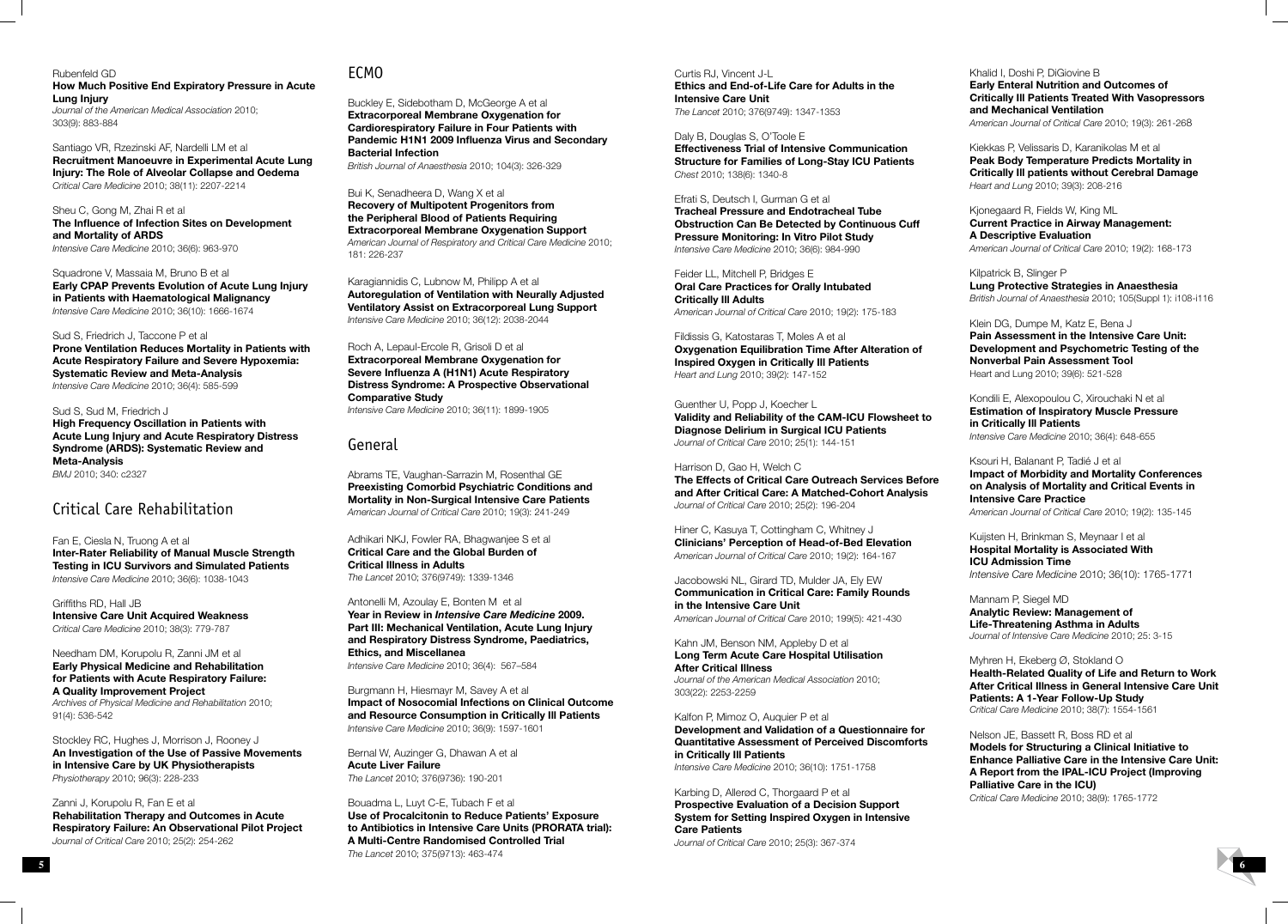

#### Perren A, Previsdomini M, Llamas M et al **Patients' Prediction of Extubation Success** *Intensive Care Medicine* 2010; 36(12): 2045-2052

Raoof S, Goulet K, Esan A et al **Severe Hypoxemic Respiratory Failure: Part 2- Non-Ventilatory Strategies** *Chest* 2010; 137(6): 1437-48

#### Savel RH

# **The Multidisciplinary Nature of Critical Care: Living the Dream**

*American Journal of Critical Care* 2010; 19(6): 480-482

Sharshar T, Bastuji-Garin S, De Jonghe B et al **Hormonal Status and ICU- Acquired Paresis in Critically Ill Patients** *Intensive Care Medicine* 2010; 36(8): 1318-1326

Shorter M, Stayt L **Critical Care Nurses' Experiences of Grief in an Adult Intensive Care Unit** *Journal of Advanced Nursing* 2010; 66(1): 159-167

### Tiruvoipati R, Lewis D, Haji K et al

**High-Flow Nasal Oxygen Versus High-Flow Face Mask: A Randomized Crossover Trial in Extubated Patients** *Journal of Critical Care* 2010; 25(3): 463-468

Topolovec-Vranic J, Canzian S, Innis J et al **Patient Satisfaction and Documentation of Pain Assessments and Management After Implementing the Adult Nonverbal Pain Scale** *American Journal of Critical Care* 2010; 19(4): 345-354

Van Eijk MM, Roes KC, Honing ML et al **Effect of Rivastigmine as an Adjunct to Usual Care with Haloperidol on Duration of Delirium and Mortality in Critically Ill Patients: a Multi-Centre, Double-Blind, Placebo-Controlled Randomised Trial** *The Lancet* 2010; 376(9755): 1829-1837

Vincent J-L, Singer M **Critical Care: Advances and Future Perspectives** *The Lancet* 2010; 376(9749): 1354-1361

Voepel-Lewis T, Zanotti J, Dammeyer JA, Merkel S **Reliability and Validity of the Face, Legs, Activity, Cry, Consolability Behavioral Tool in Assessing Acute Pain in Critically Ill Patients** *American Journal of Critical Care* 2010; 19(1): 55-61

Williams TA, Leslie G, Finn J et al **Clinical Effectiveness of a Critical Care Nursing Outreach Service in Facilitating Discharge From the Intensive Care Unit**

*American Journal of Critical Care* 2010; 19(5): e63-e72

# Wiles L, Stiller K

**Passive Limb Movements for Patients in an Intensive Care Unit: A Survey of Physiotherapy Practice in Australia** *Journal of Critical Care* 2010; 25(3): 501-508

#### Williams T, Ho K, Dobb G et al

**Editor's Choice: Effect of Length of Stay in Intensive Care on Hospital and Long Term Mortality of Critically Ill Adult Patients** *British Journal of Anaesthesia* 2010; 104(4): 459-464

Zimmerman J, Kramer A **A Model for Identifying Patients Who May Not Need Intensive Care Unit Admission** *Journal of Critical Care* 2010; 25(2): 205-213

# Invasive and Non-invasive Ventilation

### Ahmed F, Shafeeq AM, Moiz JA et al

**Comparison of Effects of Manual Versus Ventilator Hyperinflation on Respiratory Compliance and Arterial Blood Gases in Patients Undergoing Mitral Valve Replacement** *Heart and Lung* 2010; 39(5): 437-443

# Chung K, Wolf SE, Renz EM et al

**High-Frequency Percussive Ventilation and Low Tidal Volume Ventilation in Burns: A Randomized Controlled Trial**  *Critical Care Medicine* 2010; 38(10): 1970-1977

# Costa R, Navalesi P, Spinazzola G et al

**Influence of Ventilator Settings on Patient–Ventilator Synchrony During Pressure Support Ventilation With Different Interfaces** *Intensive Care Medicine* 2010; 36(8): 1363-1370

### Dargaville P, Rimensberger P, Frerichs I

**Regional Tidal Ventilation and Compliance During a Stepwise Vital Capacity Manoeuvre** *Intensive Care Medicine* 2010; 36(11): 1953-1961

### De Luca D, Carnielli V, Conti G et al

**Non-Invasive High Frequency Oscillatory Ventilation Through Nasal Prongs: Bench Evaluation of Efficacy and Mechanics** *Intensive Care Medicine* 2010; 36(12): 2094-2100

### Depuydt P, Benoit D, Roosens C et al

Pitts R. Fisher D. Sulemanii D et al **Variables Affecting Leakage Past Endotracheal Tube Cuffs: A Bench Study** *Intensive Care Medicine* 2010; 36(12): 2066-2073

**The Impact of the Initial Ventilatory Strategy on Survival in Haematological Patients with Acute Hypoxemic Respiratory Failure**  *Journal of Critical Care* 2010; 25(1): 30-36

### El Khoury MY, Panos RJ, Ying J, Almoosa KF

**Value of the PaO2:FiO2 Ratio and Rapid Shallow Breathing Index in Predicting Successful Extubation in Hypoxemic Respiratory Failure** *Heart and Lung* 2010; 39(6): 529-536

## Esan A, Hess D, Raoof S et al **Severe Hypoxemic Respiratory Failure: Part 1-Ventilatory Strategies** *Chest* 2010; 137(5): 1203-16

# Fartoukh M, Lefort Y, Habibi A et al

**Early Intermittent Non-Invasive Ventilation for Acute Chest Syndrome in Adults with Sickle Cell Disease: A Pilot Study** *Intensive Care Medicine* 2010; 36(8): 1355-1362

**71**

# Fick I, Tijdink M, Halbertsma F et al

**Risk Factors for the Deterioration of Oxygenation Ratio in Ventilated Intensive Care Unit Patients: A Retrospective Cohort Study** *Journal of Critical Care* 2010; 25(1): 3-9

Heunks L, De Bruin C, Van der Hoeven J et al **Non-Invasive Mechanical Ventilation for Diagnostic Bronchoscopy Using a New Face Mask: An Observational Feasibility Study** *Intensive Care Medicine* 2010; 36(1): 143-147

#### Iotti G, Polito A, Belliato M et al

**Adaptive Support Ventilation Versus Conventional Ventilation for Total Ventilatory Support in Acute Respiratory Failure** *Intensive Care Medicine* 2010; 36(8): 1371-1379

#### Isgrò S, Zanella A, Sala C et al

**Continuous Flow Biphasic Positive Airway Pressure by Helmet in Patients with Acute Hypoxic Respiratory Failure: Effect on Oxygenation** *Intensive Care Medicine* 2010; 36(10): 1688-1694

Jones DJ, Munro CL, Grap MJ, et al **Oral Care and Bacteraemia Risk in Mechanically Ventilated Adults** *Heart and Lung* 2010; 39(6): S57-S65

#### Kohlenberg A, Schwab F, Behnke M et al

**Pneumonia Associated with Invasive and Non-Invasive Ventilation: An Analysis of the German Nosocomial Infection Surveillance System Database** *Intensive Care Medicine* 2010; 36(6): 971-978

#### Li Q,Yao G, Ge Q et al

**Relevant Risk Factors Affecting Time of Ventilation During Early Postoperative Period After Orthotopic Liver Transplantation** *Journal of Critical Care* 2010; 25(2): 221-224

#### Lucangelo U, Accardo A, Bernardi A et al

**Gas Distribution in a Two-Compartment Model Ventilated in High-Frequency Percussive and Pressure-Controlled Modes** *Intensive Care Medicine* 2010; 36(12): 2125-2131

# Lumb A, Greenhill S, Simpson M et al

**Editor's Choice: Lung Recruitment and Positive Airway Pressure Before Extubation Does Not Improve Oxygenation in Post Anaesthetic Care Unit** *British Journal of Anaesthesia* 2010; 104(5): 643-647

# Lyazidi A, Thille A, Guillaume Carteaux G et al **Bench Test Evaluation of Volume Delivered by Modern ICU Ventilators During Volume-Controlled Ventilation**

*Intensive Care Medicine* 2010; 36(12): 2074-2080

# Mehta S, Heffer M, Maham N et al **Impact of Endotracheal Tube Size on Pre-Extubation Respiratory Variables** *Journal of Critical Care* 2010; 25(3): 483-488

Mollica C, Paone G, Conti V et al **Mechanical Ventilation in Patients with End-Stage Idiopathic Pulmonary Fibrosis** *Respiration* 2010; 79(3): 209-215

O'Brien P, Joss J, Crofts S **Application of a Ventilator Care Bundle and Outcome** *British Journal of Anaesthesia* 2010; 104(1): 112-113

Passath C, Takala J, Tuchscherer D et al **Physiologic Response to Changing Positive End Expiratory Pressure During Neurally Adjusted Ventilatory Assist in Sedated, Critically Ill Adults** *Chest* 2010; 138(3): 578-87

Phua J, Ang Y, See K et al **Non-Invasive and Invasive Ventilation in Acute Respiratory Failure Associated With Bronchiectasis** *Intensive Care Medicine* 2010; 36(4): 638-647

Pohlman MC, Schweickert WD, Pohlman AS et al **Feasibility of Physical and Occupational Therapy Beginning from Initiation of Mechanical Ventilation** *Critical Care Medicine* 2010; 38(11): 2089-2094

Rose L, Baldwin I, Crawford T, Parke R **Semi-Recumbent Positioning in Ventilator-Dependent Patients: A Multi-Centre, Observational Study** *American Journal of Critical Care* 2010; 19(6): e100-e108

Segal L, Oei E, Oppenheimer B et al **Evolution of Pattern of Breathing During a Spontaneous Breathing Trial Predicts Successful Extubation**

*Intensive Care Medicine* 2010; 36(3): 487-495

Strom T, Martinussen T, Toft P **A Protocol of No Sedation for Critically Ill Patients Receiving Mechanical Ventilation: A Randomised Trial** *The Lancet* 2010; 375(9713): 475-480

Szkulmowski Z, Belkhouja K, Le Q et al **Bi-Level Positive Airway Pressure Ventilation: Factors Influencing Carbon Dioxide Re-breathing** *Intensive Care Medicine* 2010; 36(4): 688-691

Tingay D, Copnell B, Grant C et al **The Effect of Endotracheal Suction on Regional Tidal Ventilation and End-Expiratory Lung Volume** *Intensive Care Medicine* 2010; 36(5): 888-896

Vignaux L, Tassaux D, Carteaux G et al **Performance of Non-Invasive Ventilation Algorithms on ICU Ventilators During Pressure Support: A Clinical Study** *Intensive Care Medicine* 2010; 36(12): 2053-2059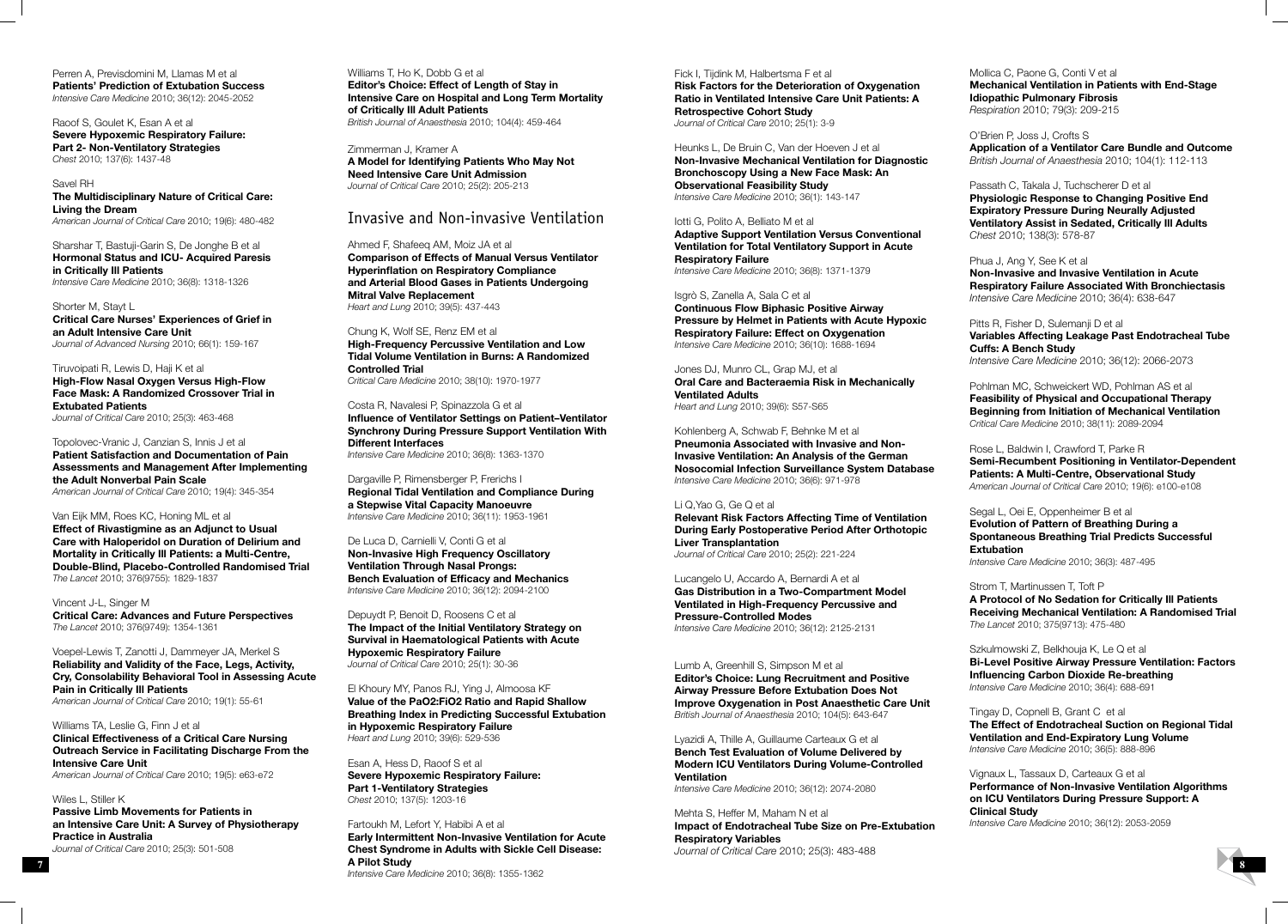**110**

Zoremba M, Kalmus G, Dette F et al **Effect of Intra-Operative Pressure Support vs Pressure Controlled Ventilation on Oxygenation and Lung Function in Moderately Obese Adults**  *Anaesthesia* 2010; 65: 124-129

# Neurological

# Arabi Y, Haddad S, Tamim H et al

**Mortality Reduction After Implementing a Clinical Practice Guidelines–Based Management Protocol for Severe Traumatic Brain Injury** *Journal of Critical Care* 2010; 25(2): 190-195

Chan LY, Jones AY, Chung RC, Hung KN

**Peak Flow Rate During Induced Cough: A Predictor of Successful Decannulation of a Tracheotomy Tube in Neurosurgical Patients** *American Journal of Critical Care* 2010; 19(3): 278-284

Legriel S, Marijon H, Darmon M et al

**Central Neurological Complications in Critically Ill Patients with Malignancies** *Intensive Care Medicine* 2010; 36(2): 232-240

Prigent H, Garguilo M, Pascal S et al **Speech Effects of a Speaking Valve Versus External PEEP in Tracheostomised Ventilator-Dependent Neuromuscular Patients** *Intensive Care Medicine* 2010; 36(10): 1681-1687

# **Sepsis**

Antonelli M, Azoulay E, Bonten M et al **Year in Review in** *Intensive Care Medicine* **2009: I. Pneumonia and Infections, Sepsis, Outcome, Acute Renal Failure and Acid Base, Nutrition and Glycaemic Control**  *Intensive Care Medicine* 2010; 36(2): 196–209

Brunello A, Haenggi M, Wigger O et al **Usefulness of a Clinical Diagnosis of ICU-Acquired Paresis to Predict Outcome in Patients with SIRS and Acute Respiratory Failure** *Intensive Care Medicine* 2010; 36(1): 66-74

Iwashyna TJ, Ely EW, Smith DM et al **Long Term Cognitive Impairment and Functional Disability Among Survivors of Severe Sepsis** *Journal of the American Medical Association* 2010; 304(16): 1787-1794

Lazosky A, Young G, Zirul S et al **Quality of Life After Septic Illness** *Journal of Critical Care* 2010; 25(3): 406-412

Levy M, Dellinger P, Townsend S et al **The Surviving Sepsis Campaign: Results of an International Guideline-Based Performance Improvement Program Targeting Severe Sepsis** *Intensive Care Medicine* 2010; 36(2): 222-231

# Ventilator Acquired Pneumonia

El-Khatib MF, Zeineldine S, Ayoub C et al **Critical Care Clinicians' Knowledge of Evidence-Based Guidelines for Preventing Ventilator-Associated Pneumonia** *American Journal of Critical Care* 2010; 19(3): 272-276

Lacherade J-C, De Jonghe B, Guezennec P et al **Intermittent Subglottic Secretion Drainage and Ventilator-associated Pneumonia: A Multicenter Trial** *American Journal of Respiratory and Critical Care Medicine* 2010; 182: 910-917

Morrow L, Kollef M, Casale T **Probiotic Prophylaxis of Ventilator-associated Pneumonia: A Blinded, Randomized, Controlled Trial** *American Journal of Respiratory and Critical Care Medicine* 2010; 182: 1058-1064

Nguile-Makao M, Zahar J, Français A et al **Attributable Mortality of Ventilator-Associated Pneumonia: Respective Impact of Main Characteristics at ICU Admission and VAP Onset Using Conditional Logistic Regression and Multi-State Models**

*Intensive Care Medicine* 2010; 36(5): 781-789

Rello J, Lode H, Cornaglia G et al **A European Care Bundle for Prevention of Ventilator-Associated Pneumonia** *Intensive Care Medicine* 2010; 36(5): 773-780

Tejerina E, Esteban A, Fernández-Segoviano P et al **Accuracy of Clinical Definitions of Ventilator-Associated Pneumonia: Comparison with Autopsy Findings** *Journal of Critical Care* 2010; 25(1): 62-68

Terragni PR, Antonelli M, Fumagalli R et al **Early Versus Late Tracheotomy for Prevention of Pneumonia in Mechanically Ventilated Adult Intensive Care Patients: A Randomised Controlled Trial** *Journal of the American Medical Association* 2010; 30(15): 1483-1489

# Weaning

Burns SM, Fisher C, Tribble SS et al **Multifactor Clinical Score and Outcome of Mechanical Ventilation Weaning Trials: Burns Wean Assessment Program**

*American Journal of Critical Care* 2010; 19(5): 431-439

Cabello B, Thille A, Roche-Campo F et al **Physiological Comparison of Three Spontaneous Breathing Trials in Difficult-To-Wean Patients** *Intensive Care Medicine* 2010; 36(7): 1171-1179

**91**

Cader SA, de Souza Vale RG, Castro JC et al **Inspiratory Muscle Training Improves Maximal Inspiratory Pressure and May Assist Weaning in Older Intubated Patients: A Randomised Trial** *Journal of Physiotherapy* 2010; 56(3): 171-178

Jubran A, Lawm G, Duffner L et al **Post-Traumatic Stress Disorder After Weaning From Prolonged Mechanical Ventilation** *Intensive Care Medicine* 2010; 36(12): 2030-2037

Jubran A, Lawm G, Kelly J et al

**Depressive Disorders During Weaning From Prolonged Mechanical Ventilation** *Intensive Care Medicine* 2010; 36(5): 828-835

Monaco F, Drummond G, Ramsay P et al **Do Simple Ventilation and Gas Exchange Measurements Predict Early Successful Weaning From Respiratory Support in Unselected General Intensive Care Patients?**

*British Journal of Anaesthesia* 2010; 105(3): 326-333

Papaioannou V, Dragoumanis C, Pneumatikos I **Biosignal Analysis Techniques for Weaning Outcome Assessment** *Journal of Critical Care* 2010; 25(1): 39-46

# **Exercise, Exercise Testing and Physical Activity**

Ayabe M, Brubaker PH, Mori Y et al **Self-Monitoring Moderate-Vigorous Physical Activity Versus Steps/Day Is More Effective in Chronic Disease Exercise Programs** 

*Journal of Cardiopulmonary Rehabilitation and Prevention* 2010; 30(2):111-115

Cecchini M, Sassi F, Lauer JA et al

**Tackling of Unhealthy Diets, Physical Inactivity, and Obesity: Health Effects and Cost-Effectiveness** *The Lancet* 2010; 376(9754): 1775-1784

Du H, Davidson PM, Everett B et al **Assessment of a Self-administered Adapted 6-Minute Walk Test** 

*Journal of Cardiopulmonary Rehabilitation and Prevention* 2010; 30(2):116-120

Kemi O, Wisløff U **High-Intensity Aerobic Exercise Training Improves the Heart in Health and Disease**  *Journal of Cardiopulmonary Rehabilitation and Prevention* 2010; 30(1): 2-11

Keteyian S, Brawner C, Ehrman J et al

**Reproducibility of Peak Oxygen Uptake and Other Cardiopulmonary Exercise Parameters: Implications for Clinical Trials and Clinical Practice** *Chest* 2010; 138(4): 950-5

Keyser RE, Rus V, Mikdashi JA et al **Exploratory Study on Oxygen Consumption On-Kinetics During Treadmill Walking in Women With Systemic Lupus Erythematosus**

*Archives of Physical Medicine and Rehabilitation* 2010; 91(9): 1402-1409

Lee I, Djousse L, Sesso HD et al **Physical Activity and Weight Gain Prevention** *Journal of the American Medical Association* 2010; 303(12): 1173-1179

Mainguy V, Maltais F, Saey D et al **Effects of a Rehabilitation Program on Skeletal Muscle Function in Idiopathic Pulmonary Arterial Hypertension** 

*Journal of Cardiopulmonary Rehabilitation and Prevention* 2010; 30(5): 319-323

Mourot L, Boussuges A, Maunier S et al **Cardiovascular Rehabilitation in Patients With Diabetes** 

*Journal of Cardiopulmonary Rehabilitation and Prevention* 2010; 30(3): 157-164

O'Dwyer C, Coote S

**A Guide for Clinicians – Physical Activity and Energy Expenditure Explained** *Physical Therapy Reviews* 2010; 15(5): 382-390

Terziyski K, Marinov B, Hodgev V et al **Standardized Peak Exercise Perception Score: Validation of a New Index of Effort Perception** 

*Journal of Cardiopulmonary Rehabilitation and Prevention* 2010; 30(1): 40-46

Tueller C, Kern L, Azzola A et al **Six-Minute Walk Test Enhanced by Mobile Telemetric Cardiopulmonary Monitoring** *Respiration* 2010; 80(5): 410-418

# **H1N1 (Paediatrics and adults)**

Farias J, Fernández A, Monteverde E et al **Critically Ill Infants and Children with Influenza A (H1N1) in Paediatric Intensive Care Units in Argentina** *Intensive Care Medicine* 2010; 36(6): 1015-1022

Mauad T, Hajjar L, Callegari G et al **Lung Pathology in Fatal Novel Human Influenza A (H1N1) Infection** *American Journal of Respiratory and Critical Care Medicine* 2010;

181: 72-79

Patel M, Dennis A, Flutter C et al **Editor's Choice: Pandemic (H1N1) 2009 Influenza** *British Journal of Anaesthesia* 2010; 104(2): 128-142

Roch A, Lepaul-Ercole R, Grisoli D et al **Extracorporeal Membrane Oxygenation for Severe Influenza A (H1N1) Acute Respiratory Distress Syndrome: A Prospective Observational Comparative Study**

*Intensive Care Medicine* 2010; 36(11): 1899-1905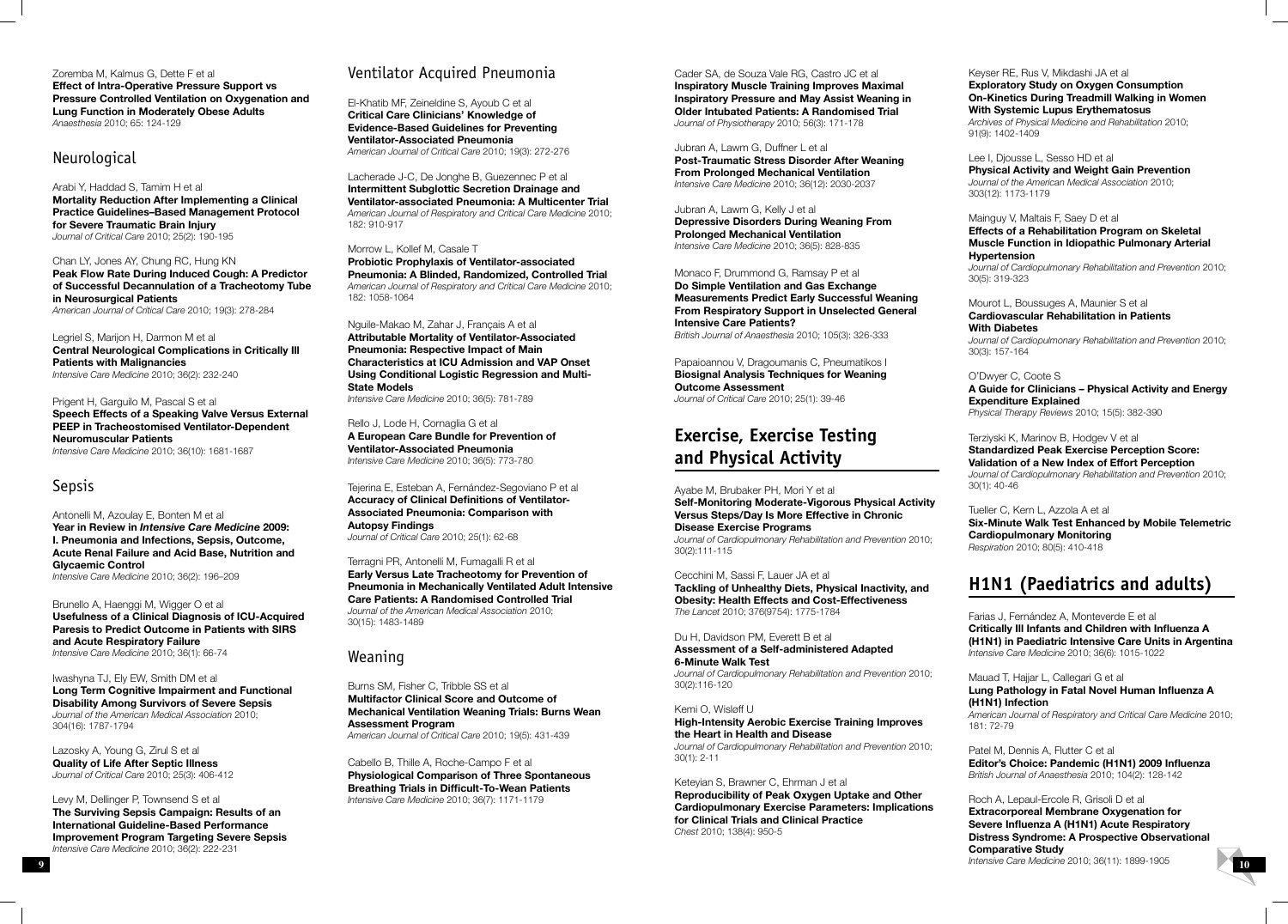

Sachedina N, Donaldson LJ **Paediatric Mortality Related to Pandemic Influenza A H1N1 Infection in England: An Observational Population-Based Study** *The Lancet* 2010; 376(9755): 1846-1852

Sprung C, Zimmerman J, Christian M et al **Recommendations for Intensive Care Unit and Hospital Preparations for an Influenza Epidemic or Mass Disaster: Summary Report of the European Society of** *Intensive Care Medicine***'s Task Force for Intensive Care Unit Triage During an Influenza Epidemic or Mass Disaster** *Intensive Care Medicine* 2010; 36(3): 428-443

# **HIV**

Gingo M, George M, Kessinger C et al **Pulmonary Function Abnormalities in HIV-Infected Patients during the Current Antiretroviral Therapy Era**

*American Journal of Respiratory and Critical Care Medicine* 2010; 182: 790-796

# **Lung Disease**

# **Aspergillus**

Grech R **Aspergilloma** *New England Journal of Medicine* 2010; 362(11): 1030

# Asthma

Bougault V, Turmel J, Boulet L et al **Bronchial Challenges and Respiratory Symptoms in Elite Swimmers and Winter Sport Athletes: Airways Hyperresponsivesness in Asthma: Its Measurement and Clinical Significance** *Chest* 2010; 138(2 suppl): 31S-37S

#### Brannan J

**Bronchial Hyperreponsivesness in the Assessment of Asthma Control: Airway Hyperresponsiveness in Asthma: Its Measurement and Clinical Significance** *Chest* 2010; 138(2 suppl): 11S-17S

Daviskas E, Anderson SD, Eberl S et al **Beneficial Effect of Inhaled Mannitol and Cough in Asthmatics With Mucociliary Dysfunction** *Respiratory Medicine* 2010; 104: 1645-1653

#### Lazarus SC

**Emergency Treatment of Asthma** *New England Journal of Medicine* 2010; 363(8): 755-64 Lincourt W, Stanford R, Gilsenan A et al **Assessing Primary Care Physician's Beliefs and Attitudes of Asthma Exacerbation Treatment and Follow-Up** *Open Respiratory Medicine Journal* 2010; 4: 9–14

Mannam P, Siegel MD **Analytic Review: Management of Life-Threatening Asthma in Adults** 

*Journal of Intensive Care Medicine* 2010; 25: 3-15

Moffatt MF, Gut I, Demenais F et al **A Large-Scale, Consortium-Based Genomewide Association Study of Asthma** *New England Journal of Medicine* 2010; 363(13): 1211-21

Murphy D, O'Byrne P **Recent Advances in the Pathophysiology of Asthma** *Chest* 2010; 137(6): 1417-26

Nokela M, Arnlind MH, Ehrs P et al **The Influence of Structured Information and Monitoring on the Outcome of Asthma Treatment in Primary Care: A Cluster Randomized Study** *Respiration* 2010; 79(5): 388-394

Peters SP, Kunselman SJ, Icitovic N et al **Tiotropium Bromide Step-Up Therapy for Adults With Uncontrolled Asthma** *New England Journal of Medicine* 2010; 363(18): 1715-26

Romero KJ, Trujillo MH **Spontaneous Pneumomediastinum and Subcutaneous Emphysema in Asthma Exacerbation: The Macklin effect** *Heart and Lung* 2010; 39(5): 444-447

Sutherland E, Goleva E, Jackson L et al **Vitamin D Levels, Lung Function, and Steroid Response in Adult Asthma** *American Journal of Respiratory and Critical Care Medicine* 2010; 181: 699-704

Takeda T, Oga T, Niimi A et al **Relationship Between Small Airway Function and Health Status, Dyspnoea and Disease Control in Asthma** *Respiration* 2010; 80(2): 120-126

# **Bronchiectasis**

Daviskas E, Anderson SD, Young IH **Effect of Mannitol and Repetitive Coughing on the Sputum Properties in Bronchiectasis** *Respiratory Medicine* 2010; 104: 371-377

Finklea JD, Khan G, Thomas S et al **Predictors of Mortality in Hospitalized Patients with Acute Exacerbation of Bronchiectasis** *Respiratory Medicine* 2010; 104: 816-821

**111**

Naraparaju S, Vaishali K, Venkatesan P et al **A Comparison of the Acapella and a Threshold Inspiratory Muscle Trainer for Sputum Clearance in Bronchiectasis- A Pilot Study** *Physiotherapy Theory and Practice* 2010; 26(6): 353-357

Pasteur MC, Bilton D, Hill AT **British Thoracic Society Guideline for Non-CF Bronchiectasis**  *Thorax* 2010; 65: 577

Phua J, Ang Y, See K et al **Non-Invasive and Invasive Ventilation in Acute Respiratory Failure Associated With Bronchiectasis** *Intensive Care Medicine* 2010; 36(4): 638-647

# COPD

Abad-Corpa E, Carrillo-Alcaraz A, Royo-Morales T et al **Effectiveness of Planning Hospital Discharge and Follow-Up in Primary Care for Patients With Chronic Obstructive Pulmonary Disease: Research Protocol** *Journal of Advanced Nursing* 2010; 66(6): 1365-1370

Austin M, Wills K, Blizzard L et al

**Effect of High Flow Oxygen on Mortality in Chronic Obstructive Pulmonary Disease patients in Pre Hospital Setting: Randomised Controlled Trial** *BMJ* 2010; 341: c5462

Barnes PJ **Inhaled Corticosteroids in COPD: A Controversy** *Respiration* 2010; 80(2): 89-95

Barr RG, Bluemke DA, Ahmed FS et al **Percent Emphysema, Airflow Obstruction, and Impaired Left Ventricular Filling** *New England Journal of Medicine* 2010; 362(3): 217-27

Benton MJ, Wagner CL, Alexander JL **Relationship Between Body Mass Index, Nutrition, Strength, and Function in Elderly Individuals With Chronic Obstructive Pulmonary Disease**  *Journal of Cardiopulmonary Rehabilitation and Prevention* 2010; 30(4): 260-263

Benzo RP, Chang CH, Farrell MH et al **Physical Activity, Health Status and Risk of Hospitalization in Patients with Severe Chronic Obstructive Pulmonary Disease** *Respiration* 2010; 80(1): 10-18

Bustamante V, Lopez de Santa Marı E, Gorostiza A et al **Muscle Training with Repetitive Magnetic Stimulation of the Quadriceps in Severe COPD Patients** *Respiratory Medicine* 2010; 104: 237-245

Collop N **Sleep and Sleep Disorders in Chronic Obstructive Pulmonary Disease** *Respiration* 2010; 80(1): 78-86

Dernaika TA, Beavin M, Kinasewitz GT **Iloprost Improves Gas Exchange and Exercise Tolerance in Patients with Pulmonary Hypertension and Chronic Obstructive Pulmonary Disease** *Respiration* 2010; 79(5): 377-382

Donohue J, Fogarty C, Lötvall J et al **Once-Daily Bronchodilators for Chronic Obstructive Pulmonary Disease: Indacaterol Versus Tiotropium** *American Journal of Respiratory and Critical Care Medicine* 2010; 182: 155-162

Dreher M, Storre JH, Schmoor C et al **High-Intensity Versus Low-Intensity Non-Invasive Ventilation in Patients with Stable Hypercapnic COPD: A Randomised Crossover Trial**  *Thorax* 2010; 65: 303-308

Duranti R **Long-Term Treatment with Macrolides – Light in the Darkness of COPD Therapy?** *Respiration* 2010; 80(6): 441-442

Eisner M, Anthonisen N, Coultas D et al on behalf of the Environmental and Occupational Health Assembly Committee on Non-smoking COPD

**An Official American Thoracic Society Public Policy Statement: Novel Risk Factors and the Global Burden of Chronic Obstructive Pulmonary Disease**

*American Journal of Respiratory and Critical Care Medicine* 2010; 182: 693-718

Eisner MD, Blanc PD, Yelin EH et al **Chronic Obstructive Pulmonary Disease: Influence of Anxiety on Health Outcomes in COPD**  *Thorax* 2010; 65: 229-234

Farkas J, Kosnik M, Flezar M et al **Self Rated Health Predicts Acute Exacerbations and Hospitalisations in Patients With COPD** *Chest* 2010; 138(2): 323-30

Foresi A, Olivieri D **Controversies in Pharmacological Treatment of COPD: Introduction** *Respiration* 2010; 80(1): 1-2

Hill K, Cecins NM, Eastwood PR et al **Inspiratory Muscle Training for Patients With Chronic Obstructive Pulmonary Disease: A Practical Guide for Clinicians**

*Archives of Physical Medicine and Rehabilitation* 2010; 91(9); 1466-1470

Hurst JR, Vestbo J, Anzueto A et al **Susceptibility to Exacerbation in Chronic Obstructive Pulmonary Disease** *New England Journal of Medicine* 2010; 363(12): 1128-38

Hutchinson A, Thompson M, Brand C **Community Care Assessment of Exacerbations of Chronic Obstructive Pulmonary Disease** *Journal of Advanced Nursing* 2010; 66(11): 2490-2499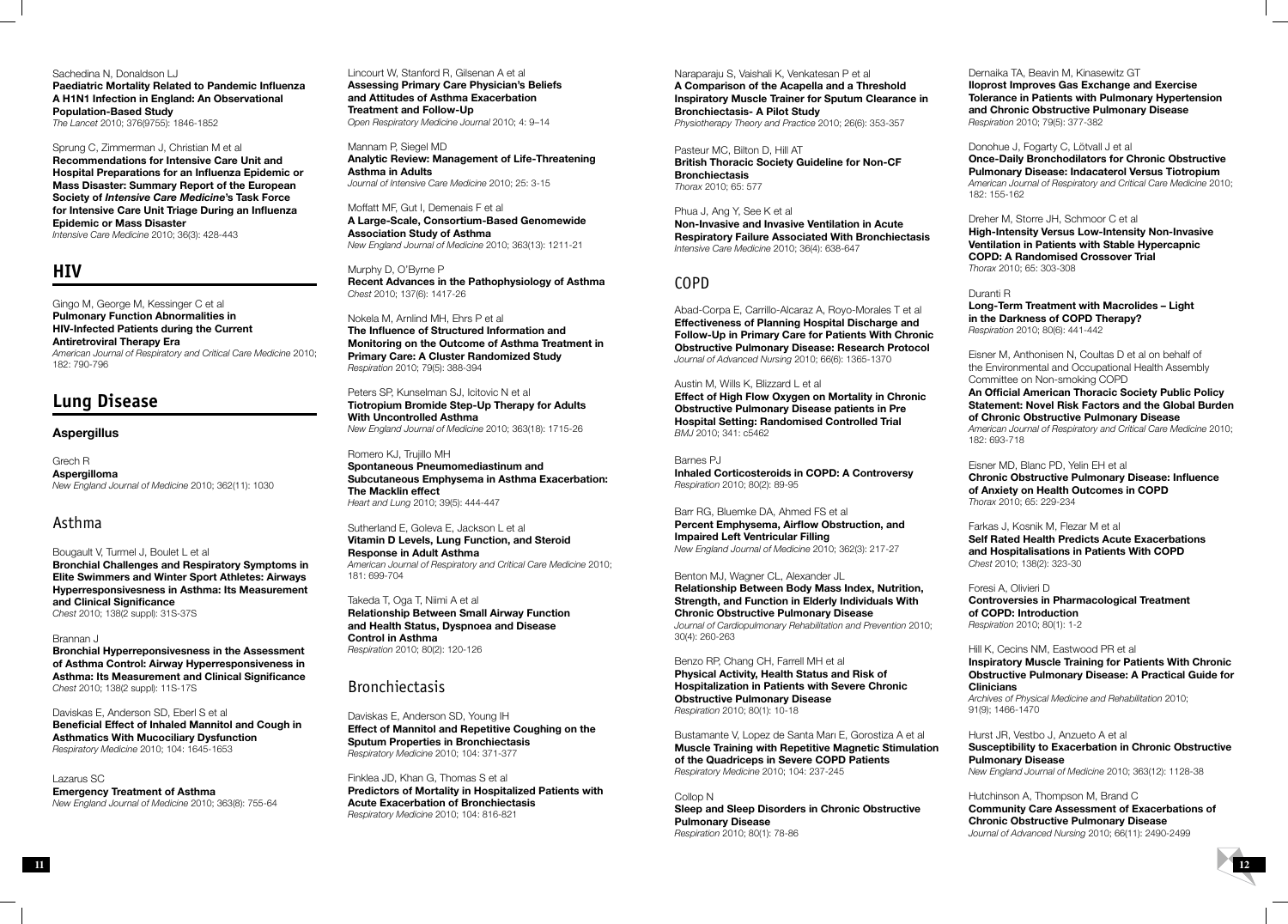

## Kruis AL, van Adrichem J, Erkelens MR et al **Sustained Effects of Integrated COPD Management on Health Status and Exercise Capacity in Primary Care Patients**

*International Journal of Chronic Obstructive Pulmonary Disease* 2010; 5: 407-13

# Lareau SC, Yawn BP

**Improving Adherence With Inhaler Therapy in COPD** *International Journal of Chronic Obstructive Pulmonary Disease*  2010; 5: 401-6

### Leuppi JD, Miedinger D, Chhajed PN et al

**Quality of Spirometry in Primary Care for Case Finding of Airway Obstruction in Smokers** *Respiration* 2010; 79(6): 469-474

# Lohne V, Drangsholt Heer HC, Andersen M et al **Qualitative Study of Pain of Patients With Chronic Obstructive Pulmonary Disease** *Heart and Lung* 2010; 39(3): 226-234

#### Macklem PT

**Therapeutic Implications of the Pathophysiology of COPD**  *European Respiratory Journal* 2010; 35: 676-680

Michele TM, Pinheiro S, Iyasu S **The Safety of Tiotropium- The FDA's Conclusions** *New England Journal of Medicine* 2010; 363(12): 1097-99

# Manzar N, Haque A, Manzar B, Irfan M **The Efficacy of Spirometry as a Screening Tool in Detection of Air Flow Obstruction** *Open Respiratory Medicine Journal* 2010; 4: 71–75

# Marin J, Soriano J, Carrizo S et al

**Outcomes in Patients with Chronic Obstructive Pulmonary Disease and Obstructive Sleep Apnoea: The Overlap Syndrome** *American Journal of Respiratory and Critical Care Medicine* 2010;

182: 325-331

# Monz BU, Sachs P, McDonald J et al **Responsiveness of the Cough and Sputum Assessment Questionnaire in Exacerbations of COPD and Chronic Bronchitis**

*Respiratory Medicine* 2010; 104: 534-541

### Niewoehner DE **Outpatient Management of Severe COPD** *New England Journal of Medicine* 2010; 362(15): 1407-16

Osthoff M, Leuppi JD **Management of Chronic Obstructive Pulmonary Disease Patients after Hospitalization for Acute Exacerbation**

*Respiration* 2010; 79(3): 255-261

# Partridge MR, Miravitlles M, Ståhl E et al

**Development and Validation of the Capacity of Daily Living during the Morning Questionnaire and the Global Chest Symptoms Questionnaire in COPD**  *European Respiratory Journal* 2010; 36: 96-104

# Poole P, Black PN **Mucolytic Agents for Chronic Bronchitis or Chronic Obstructive Pulmonary Disease**

*Cochrane Database of Systematic Reviews* 2010; Issue 2 UK DOI: 10 1002 /14651858 CD001287 pub3 2010

### Rea H, McAuley S, Jayaram L et al

**The Clinical Utility of Long-Term Humidification Therapy in Chronic Airway Disease** *Respiratory Medicine* 2010; 104: 525-533

# Rothberg MB, Pekow PS, Lahti M et al

**Antibiotic Therapy and Treatment Failure in Patients Hospitalized for Acute Exacerbations of Chronic Obstructive Pulmonary Disease** *Journal of the American Medical Association* 2010; 303(20): 2035-2042

# Ryan S, Doherty LS, Rock C et al **Effects of Salmeterol on Sleeping Oxygen Saturation in Chronic Obstructive Pulmonary Disease**

*Respiration* 2010; 79(6): 475-481

# Sciurba FC, Ernst A, Herth FJ et al

**A Randomized Study of Endobronchial Valves for Advanced Emphysema**

*New England Journal of Medicine* 2010; 363(13): 1233-44

# Singh S, Loke YK

# **An Overview of the Benefits and Drawbacks of Inhaled Corticosteroids in Chronic Obstructive Pulmonary Disease**

*International Journal of Chronic Obstructive Pulmonary Disease* 2010; 5: 189-95

# Snijders D, van der Eerden M, de Graaff C et al **The Influence of COPD on Mortality and Severity Scoring in Community-Acquired Pneumonia** *Respiration* 2010; 79(1): 46-53

Stoller J, Panos R, Krachman S et al **Oxygen Therapy for Patients with COPD: Current Evidence and the Long-Term Oxygen Treatment Trial** *Chest* 2010; 138(1): 179-87

# Tang CY, Taylor NF, Blackstock FC

### **Chest Physiotherapy for Patients Admitted to Hospital with an Acute Exacerbation of Chronic Obstructive Pulmonary Disease (COPD): A Systematic Review** *Physiotherapy* 2010; 96(1): 1-13

Thakur N, Blanc PD, Julian LJ et al

### **COPD and Cognitive Impairment: The Role of Hypoxemia and Oxygen Therapy** *International Journal of Chronic Obstructive Pulmonary Disease*  2010; 5: 263-9

### Thomas MJ, Simpson J, Riley R, Grant E **The Impact of Home-Based Physiotherapy Interventions on Breathlessness During Activities of Daily Living in Severe COPD: A Systematic Review** *Physiotherapy* 2010; 96(2): 108-119

### Troosters T, Celli B, Lystig T et al **Tiotropium as a First Maintenance Drug in COPD: Secondary Analysis of the UPLIFT® Trial**  European Respiratory Journal 2010; 36: 65-73

# Troosters T, Probst V, Crul T et al

# **Resistance Training Prevents Deterioration in Quadriceps Muscle Function During Acute Exacerbations of Chronic Obstructive Pulmonary Disease**

*American Journal of Respiratory and Critical Care Medicine* 2010; 181: 1072-1077

### Valente S, Pasciuto G, Bernabei R et al **Do We Need Different Treatments for Very Elderly COPD Patients?**

*Respiration* 2010; 80(5): 357-368

# van Wetering CR, Hoogendoorn M, Mol SJ et al

**Chronic Obstructive Pulmonary Disease: Short- and Long-Term Efficacy of a Community-Based COPD Management Programme in Less Advanced COPD: A Randomised Controlled Trial** *Thorax* 2010; 65: 7-13

# Verhage TL, Vercoulen JH, van Helvoort HAC et al

**Maximal Exercise Capacity in Chronic Obstructive Pulmonary Disease: A Limited Indicator of the Health Status**

*Respiration* 2010; 80(6): 453-462

# Warwick M, Gallagher R, Chenoweth L et al **Self-Management and Symptom Monitoring Among Older Adults with Chronic Obstructive Pulmonary Disease**

*Journal of Advanced Nursing* 2010; 66 (4): 784-793

# Winkelman C

**Investigating Activity in Hospitalized Patients with Chronic Obstructive Pulmonary Disease: A Pilot Study** *Heart and Lung* 2010; 39(4): 319-330

# Yorke J, Moosavi AH, Shuldham C et al

**Chronic Obstructive Pulmonary Disease: Quantification of Dyspnoea Using Descriptors: Development and Initial Testing of the Dyspnoea-12**  *Thorax* 2010; 65: 21-26

# Zhou Y, Hu G, Wang D et al

**Community Based Integrated Intervention for Prevention and Management of Chronic Obstructive Pulmonary Disease (COPD) in Guangdong, China: Cluster Randomised Controlled Trial** *BMJ* 2010; 341: c6387

# Cystic Fibrosis (paediatrics and adults)

Accurso FJ, Rowe SM, Clancy JP et al **Effect of VX-770 in Persons with Cystic Fibrosis and the G551D-***CFTR* **Mutation** *New England Journal of Medicine* 2010; 363(21): 1991-2003

Amin R, Subbarao P, Jabar A et al **Hypertonic Saline Improves the LCI in Paediatric Patients with CF with Normal Lung Function**  *Thorax* 2010; 65: 379-383

Bradley JM **High Frequency Chest Wall Oscillation in Cystic Fibrosis**  *Thorax* 2010; 65:189-190

Bradley JM, Kent L, Elborn SJ, O'Neill B **Motion Sensors for Monitoring Physical Activity in Cystic Fibrosis: What is the Next Step?** *Physical Therapy Reviews* 2010; 15(3): 197-203

Dziuban E, Saab-Abazeed L, Chaudhry S et al **Identifying Barriers to Treatment Adherence and Related Attitudinal Patterns in Adolescents with Cystic Fibrosis** *Pediatric Pulmonology* 2010; 45(5): 450-458

Efrati O, Bylin I, Segal E et al

**Outcome of Patients with Cystic Fibrosis Admitted to the Intensive Care Unit: Is Invasive Mechanical Ventilation a Risk Factor for Death in Patients Waiting Lung Transplantation?**

*Heart and Lung* 2010; 39(2): 153-159

Flume P, Mogayzel P, Robinson K et al: The Clinical Practice Guidelines for Pulmonary Therapies Committee **Cystic Fibrosis Pulmonary Guidelines: Pulmonary Complications: Haemoptysis and Pneumothorax** *American Journal of Respiratory and Critical Care Medicine* 2010; 182: 298-306

Fuchs S, Toussaint S, Edlhaimb B et al **Short-Term Effect of Physiotherapy on Variability of the Lung Clearance Index in Children with Cystic Fibrosis**

*Pediatric Pulmonology* 2010; 45(3): 301-306

Griese M, Busch P, Caroli D et al **Rehabilitation Programs for Cystic Fibrosis – View from a CF Centre** *Open Respiratory Medicine Journal* 2010; 4: 1–8

Gruet M, Brisswalter J, Mely L et al **Use of the Peak Heart Rate Reached During Six-Minute Walk Test to Predict Individualized Training Intensity in Patients With Cystic Fibrosis: Validity and Reliability**

*Archives of Physical Medicine and Rehabilitation* 2010; 91(4): 602-607

Hebestreit H, Kieser S, Junge S et al **Long-term Effects of a Partially Supervised Conditioning Programme in Cystic Fibrosis**  *European Respiratory Journal* 2010; 35: 578-583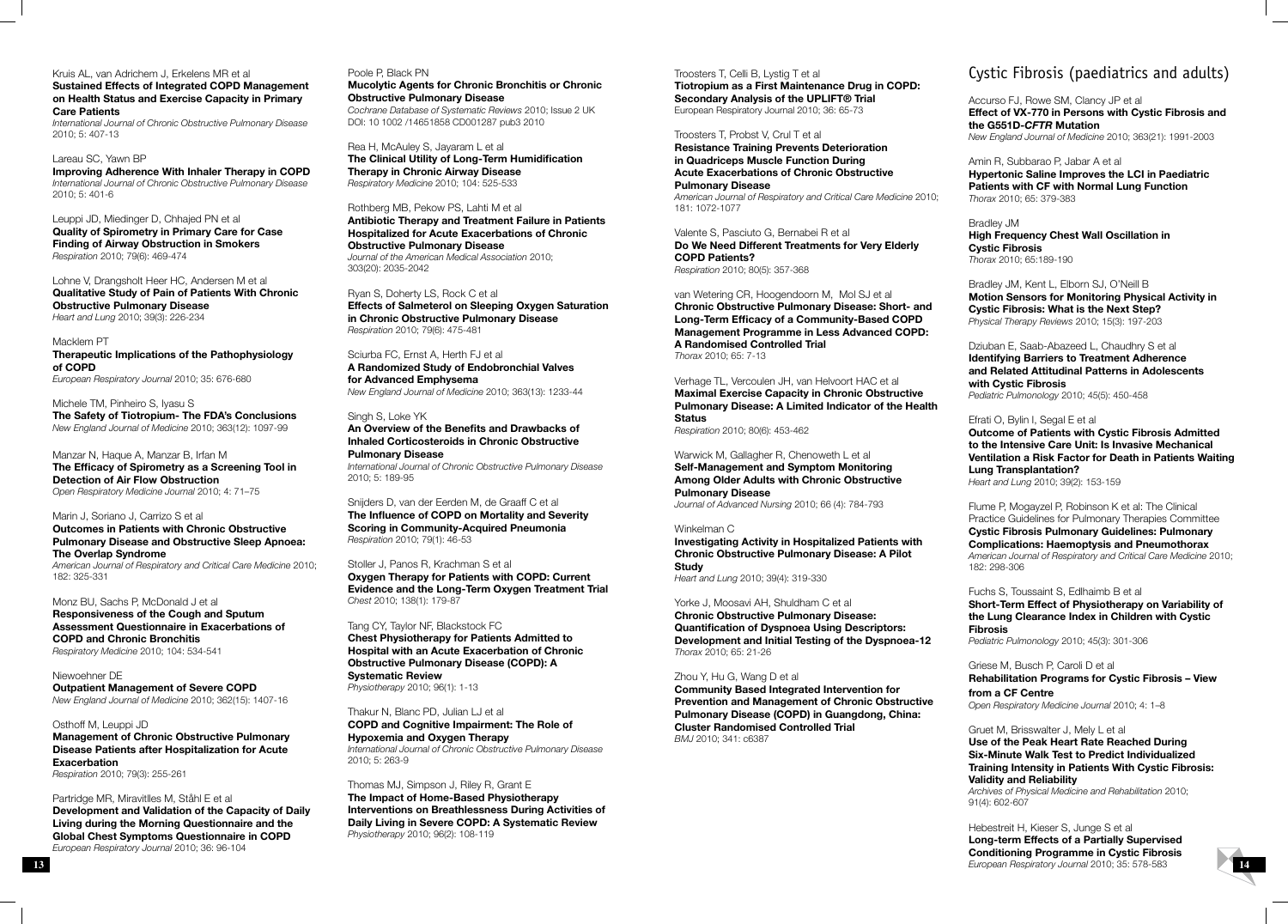

Kieninger E, Regamey N **Targeting Inflammation in Cystic Fibrosis** *Respiration* 2010; 79(3): 189-190

McCormick J, Mehta G, Olesen HV et al **Comparative Demographics of the European Cystic Fibrosis population: A Cross-Sectional Database Analysis** *The Lancet* 2010; 375(9719): 1007-1013

# McIlwaine M, Wong L, Chilvers M et al

**Long-Term Comparative Trial of Two Different Physiotherapy Techniques; Postural Drainage with Percussion and Autogenic Drainage, in the Treatment of Cystic Fibrosis** *Pediatric Pulmonology* 2010; 45(11): 1064-1069

Moeller A, Stämpfli S, Rueckert B et al

**Effects of a Short-Term Rehabilitation Program on Airway Inflammation in Children with Cystic Fibrosis** *Pediatric Pulmonology* 2010; 45(6): 451-551

#### Nick J, Chacon C, Brayshaw S et al

**Effects of Gender and Age at Diagnosis on Disease Progression in Long-term Survivors of Cystic Fibrosis** 

*American Journal of Respiratory and Critical Care Medicine* 2010; 182: 614-626

#### Osman LP, Roughton M, Hodson ME et al

**Short-Term Comparative Study of High Frequency Chest Wall Oscillation and European Airway Clearance Techniques in Patients with Cystic Fibrosis** 

*Thorax* 2010; 65: 196-200

#### Robinson KA, Mckoy N, Saldanha I et al **Active Cycle of Breathing Technique for Cystic Fibrosis**

*Cochrane Database of Systematic Reviews* 2010; Issue 11 UK DOI: 10 1002 /14651858 CD0078 2010

### Sanders D, Bittner R, Rosenfeld M et al

**Failure to Recover to Baseline Pulmonary Function after Cystic Fibrosis Pulmonary Exacerbation**  *American Journal of Respiratory and Critical Care Medicine* 2010;

182: 627-632

### Smith B, Modi A, Quittner A et al

**Depressive Symptoms in Children with Cystic Fibrosis and Parents and its Effects on Adherence to Airway Clearance**

The Idiopathic Pulmonary Fibrosis Clinical Research **Network** 

*Pediatric Pulmonology* 2010; 45(8): 756-763

### Sontag M, Quittner A, Modi A et al

**Lessons Learned from a Randomized Trial of Airway Secretion Clearance Techniques in Cystic Fibrosis** *Pediatric Pulmonology* 2010; 45(3): 291-300

#### Treacy K

**High Frequency Chest Wall Oscillation to Augment Airway Clearance in a CF Patient With Copious Secretions Requiring Intensive Physiotherapy: A Case Study.** *Journal of the ACPRC* 2010; 42: 22-7

# West K, Wallen M, Follett J

**Acapella Versus PEP Mask Therapy: A Randomized Trial in Children With Cystic Fibrosis During Respiratory Exacerbation**  *Physiotherapy Theory and Practice* 2010; 26(3): 143-149

# Interstitial Lung Disease & Pneumonia

Cecere LM, Rubenfeld GD, Park DR et al **Long-Term Survival after Hospitalization for Community-Acquired and Healthcare-Associated Pneumonia** *Respiration* 2010; 79(2): 128-136

# Mollica C, Paone G, Conti V et al

**Mechanical Ventilation in Patients with End-Stage Idiopathic Pulmonary Fibrosis** *Respiration* 2010; 79(3): 209-215

# Neupane B, Jerrett M, Burnett R et al

**Long-Term Exposure to Ambient Air Pollution and Risk of Hospitalization with Community-acquired Pneumonia in Older Adults** *American Journal of Respiratory and Critical Care Medicine* 2010; 181: 47-53

### Oare Lindell K, Olshansky E, Song M et al

**Impact of a Disease-Management Program on Symptom Burden and Health-Related Quality of Life in Patients with Idiopathic Pulmonary Fibrosis and Their Care Partners** *Heart and Lung* 2010; 39(4): 304-313

# Quadrelli S, Molinari L, Ciallella L et al

**Radiological Versus Histopathological Diagnosis of Usual Interstitial Pneumonia in the Clinical Practice: Does It have Any Survival Difference?** *Respiration* 2010; 79(1): 32-37

**A Controlled Trial of Sildenafil in Advanced Idiopathic Pulmonary Fibrosis**

*New England Journal of Medicine* 2010; 363(7): 620-8

#### Yang M, Yan Y, Yin X et al

**Chest Physiotherapy for Pneumonia in Adults** *Cochrane Database of Systematic Reviews* 2010; Issue 2 DOI: 10 1002 /2010

# Lung Cancer

Cykert S, Dilworth-Anderson P, Monroe MH et al **Factors Associated with Decisions to Undergo Surgery Among Patients with Newly Diagnosed Early-Stage Lung Cancer**

*Journal of the American Medical Association* 2010; 303(23): 2368-2376

# Temel JS, Greer JA, Muzikansky A et al **Early Palliative Care for Patients with Metastatic Non–Small-Cell Lung Cancer**

*New England Journal of Medicine* 2010; 363(8): 733-42

# Pulmonary Rehabilitation, Exercise and Activity

# Beauchamp MK, O'Hoski S, Goldstein RS et al **Effect of Pulmonary Rehabilitation on Balance in Persons With Chronic Obstructive Pulmonary Disease**

*Archives of Physical Medicine and Rehabilitation* 2010; 91(9): 1460-1465

# Berry MJ, Rejeski WJ, Miller ME et al

**A Lifestyle Activity Intervention in Patients With Chronic Obstructive Pulmonary Disease** *Respiratory Medicine* 2010; 104: 829-839

Bratas O, Espnes GA, Rannestad T et al **Characteristics of Patients with Chronic Obstructive Pulmonary Disease Choosing Rehabilitation** *Journal of Rehabilitation Medicine* 2010; 42: 362–367

### Cohen MD, Cutaia M

**A Novel Approach to Measuring Activity in Chronic Obstructive Pulmonary Disease: Using Two Activity Monitors to Classify Daily Activity** 

*Journal of Cardiopulmonary Rehabilitation and Prevention* 2010; 30(3): 186-194

# Cooper CB, Abrazado M, Legg D et al

**Development and Implementation of Treadmill Exercise Testing Protocols in COPD** *International Journal of Chronic Obstructive Pulmonary Disease* 2010; 5: 375-85

### Corner E, Garrod R

**Does the Addition of Non-Invasive Ventilation During Pulmonary Rehabilitation in Patients With Chronic Obstructive Pulmonary Disease Augment Patient Outcome in Exercise Tolerance? A Literature Review** *Physiotherapy Research International* 2010; 15(1): 5-15

### Enfield K, Gammon S, Floyd J et al

**Six-Minute Walk Distance in Patients With Severe End-Stage COPD: Association With Survival After Inpatient Pulmonary Rehabilitation**  *Journal of Cardiopulmonary Rehabilitation and Prevention* 2010;

30(3): 195-202

Furlanetto KC, Bisca GW, Oldemberg N et al **Step Counting and Energy Expenditure Estimation in Patients With Chronic Obstructive Pulmonary Disease and Healthy Elderly: Accuracy of 2 Motion Sensors**

*Archives of Physical Medicine and Rehabilitation* 2010; 91(2): 261-267

# Garvey C **Interstitial Lung Disease and Pulmonary Rehabilitation**

*Journal of Cardiopulmonary Rehabilitation and Prevention* 2010; 30(3): 141-146

Holland AE, Hill CJ, Rasekaba T et al **Updating the Minimal Important Difference for Six-Minute Walk Distance in Patients With Chronic Obstructive Pulmonary Disease**

*Archives of Physical Medicine and Rehabilitation* 2010; 91(2): 221-225

Jette D, Bourgeois M, Buchbinder R **Pulmonary Rehabilitation Following Acute Exacerbation of Chronic Obstructive Pulmonary Disease**

*Physical Therapy* 2010; 90(1): 9-12

Johnson K, Grimmer-Comers K **Pulmonary Rehabilitation: Overwhelming Evidence but Lost in Translation** *Physiotherapy Canada* 2010; 62(4): 368-373

Leung RW, Alison JA, McKeeough ZJ et al **Ground Walking Training Improves Functional Exercise Capacity More Than Cycle Training in People With Chronic Obstructive Pulmonary Disease (COPD): A Randomised Trial** *Journal of Physiotherapy* 2010; 56(2): 105-112

Liddell F, Webber J

**Pulmonary Rehabilitation for Chronic Obstructive Pulmonary Disease: A Pilot Study Evaluating a Once-Weekly Versus Twice-Weekly Supervised Programme** *Physiotherapy* 2010; 96(1): 68-74

Padkao T, Boonsawat W, Jones CU

**Conical-PEP is Safe, Reduces Lung Hyperinflation and Contributes to Improved Exercise Endurance in Patients With COPD: A Randomised Cross Over Trial** *Journal of Physiotherapy* 2010; 56(1): 33-40

Pasqua F, Biscione G, Crigna G et al **Combining Triple Therapy and Pulmonary Rehabilitation in Patients With Advanced COPD: A Pilot Study**

*Respiratory Medicine* 2010; 104: 412-417

Ringbaek T, Brøndum E, Martinez G et al **Long-Term Effects of 1-Year Maintenance Training on Physical Functioning and Health Status in Patients With COPD: A Randomized Controlled Study** 

*Journal of Cardiopulmonary Rehabilitation and Prevention* 2010; 30(1): 47-52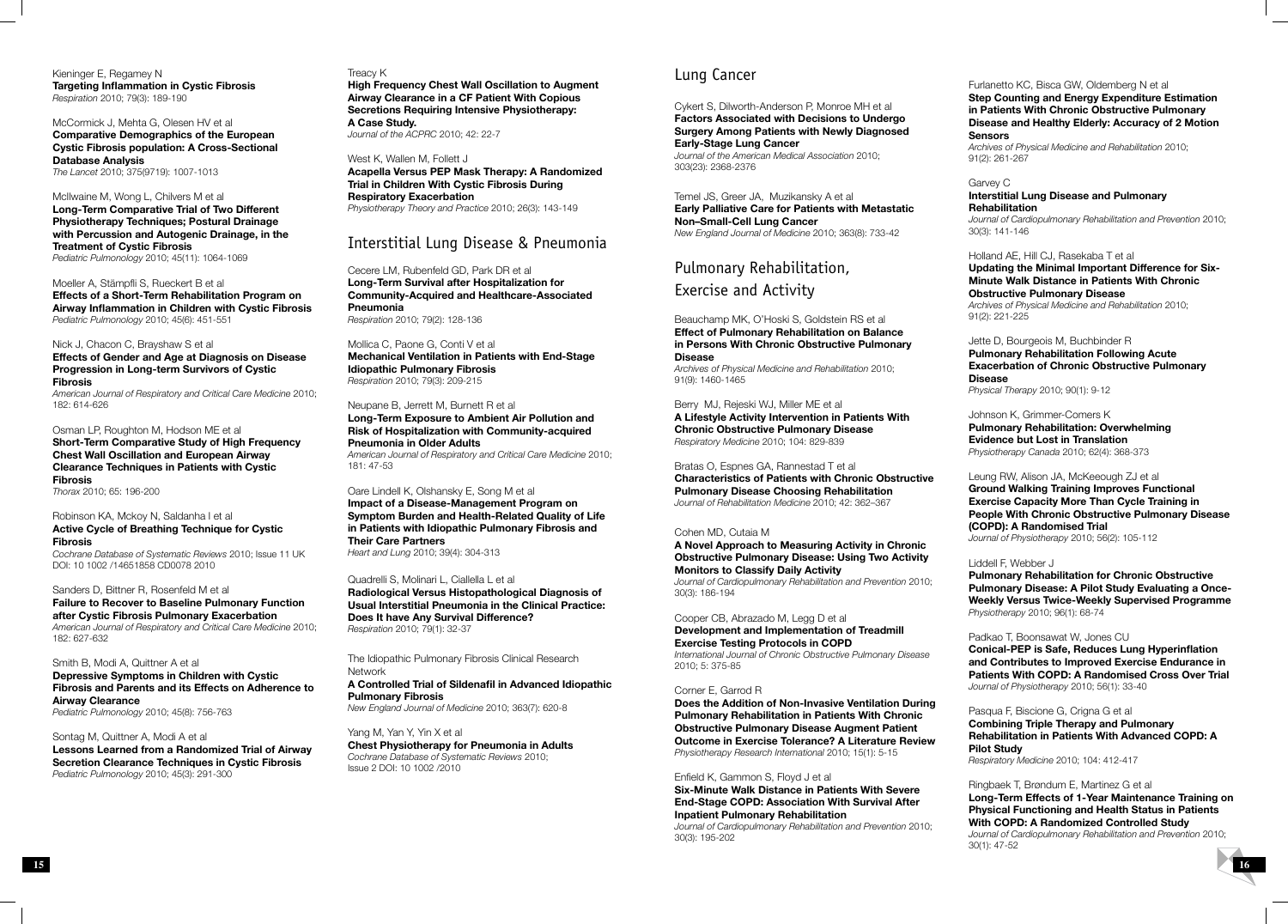

# Ringbæk T, Martinez G, Brøndum E et al **Shuttle Walking Test as Predictor of Survival in Chronic Obstructive Pulmonary Disease Patients Enrolled in a Rehabilitation Program**

*Journal of Cardiopulmonary Rehabilitation and Prevention* 2010; 30(6): 409-414

### Riog M, Eng J, MacIntyre D et al

**Associations of the Stair Climb Power Test With Muscle Strength and Functional Performance in People With Chronic Obstructive Pulmonary Disease: A Cross-Sectional Study** *Physical Therapy* 2010; 90(12): 1774-1782

Scorsone D, Bartolini S, Saporiti R et al **Does a Low-Density Gas Mixture or Oxygen Supplementation Improve Exercise Training in COPD?** *Chest* 2010; 138(5): 1133-9

Sewell L, Singh SJ, Williams JE **Seasonal Variations Affect Physical Activity and Pulmonary Rehabilitation Outcomes** 

*Journal of Cardiopulmonary Rehabilitation and Prevention* 2010; 30(5): 329-333

Seymour JM, Moore L, Jolley C et al **Outpatient Pulmonary Rehabilitation Following Acute Exacerbations of COPD**  *Thorax* 2010; 65: 423-428

Spencer LM, Alison JA, McKeough ZJ **Maintaining Benefits Following Pulmonary Rehabilitation: A Randomised Controlled Trial**  *European Respiratory Journal* 2010; 35: 571-577

# Steele BG, Belza B, Cain K et al **The Impact of Chronic Obstructive Pulmonary Disease Exacerbation on Pulmonary Rehabilitation Participation and Functional Outcomes**  Journal of Cardiopulmonary Rehabilitation and Prevention 2010;

30(1): 53-60

Sundararajan L, Balami J, Packham S **Effectiveness of Outpatient Pulmonary Rehabilitation in Elderly Patients With Chronic Obstructive Pulmonary Disease**  Journal of Cardiopulmonary Rehabilitation and Prevention 2010;

30(2): 121-125

Van der Vlist J, Janssen TW **The Potential Anti-Inflammatory Effect of Exercise in Chronic Obstructive Pulmonary Disease** *Respiration* 2010; 79(2): 160-174

### Velasco R, Pirraglia PA, Casserly B et al

**17** 

**Influence of Body Mass Index on Changes in Disease-Specific Quality of Life of Veterans Completing Pulmonary Rehabilitation**  *Journal of Cardiopulmonary Rehabilitation and Prevention* 2010;

30(5): 334-339

Wong R, Sibley KM, Hudani M et al **Characteristics of People With Chronic Lung Disease Who Rest During the Six-Minute Walk Test**

*Archives of Physical Medicine and Rehabilitation* 2010; 91(11): 1765-1769

# **Sarcoidosis**

Elfferich MD, Nelemans PJ, Ponds RW et al **Everyday Cognitive Failure in Sarcoidosis: The Prevalence and the Effect of Anti-TNF-**α **Treatment** *Respiration* 2010; 80(3): 212-219

# **Miscellaneous**

Agnelli G, Becattini C **Current Concepts: Acute Pulmonary Embolism** *New England Journal of Medicine* 2010; 363(3): 266-74

Ben-Chetrit E, Merin O **Spontaneous Tension Pneumothorax** *New England Journal of Medicine* 2010; 362(12): e43

Chen P-H, Lin X-Z **Hydropneumothorax** *New England Journal of Medicine* 2010; 362(3): e9

Geneau R, Stuckler D, Stachenko S et al **Raising the Priority of Preventing Chronic Diseases: A Political Process** *The Lancet* 2010; 376(9753): 1689-1698

Gilbert HM, Haworth CS, Wat DS et al **Airway Clearance in Bronchomalacia With Chronic Cough Suppression** *Journal of the ACPRC* 2010; 42: 28-31

Kelesidis T, Osman S, Trayner E et al **Tracheobronchitis Caused by Methicillin-Resistant Staphylococcus Aureus as a Cause of Chronic Wheezing in a Non-Ventilated Adult Patient with Tracheobronchomalacia** *Respiration* 2010; 80(2): 148-156

Morris M, Christopher K **Diagnostic Criteria for the Classification of Vocal Cord Dysfunction** *Chest* 2010; 138(5): 1213-23

Parsons JP, Benninger C, Hawley MP et al **Vocal Cord Dysfunction: Beyond Severe Asthma** *Respiratory Medicine* 2010; 104: 504-509

Rees DC, Williams TN, Gladwin MT **Sickle-Cell Disease** *The Lancet* 2010; 376(9757): 2018-2031

### Samb B, Desai N, Nishtar S et al

**Prevention and Management of Chronic Disease: a Litmus Test for Health-Systems Strengthening in Low-Income and Middle-Income Countries** *The Lancet* 2010; 376(9754): 1785-1797

Smith B, Fields C, Fernandez N

**Physical Therapists Make Accurate and Appropriate Discharge Recommendations for Patients Who Are Acutely Ill**

*Physical Therapy* 2010; 90(5): 693-703

# **Neurology**

Muller T, Muhlack S **Effect of Exercise on Reactivity and Motor Behaviour in Patients with Parkinson's Disease**  *Journal of Neurology, Neurosurgery & Psychiatry* 2010; 81(7): 747-53

Turner-Stokes L, Williams H, Siegert RJ **The Rehabilitation Complexity Scale version 2: A Clinimetric Evaluation in Patients With Severe Complex Neurodisability**  *Journal of Neurology, Neurosurgery & Psychiatry* 2010; 81(2): 146-53

# Brain Injury

Arabi Y, Haddad S, Tamim H et al **Mortality Reduction After Implementing a Clinical Practice Guidelines–Based Management Protocol for Severe Traumatic Brain Injury** *Journal of Critical Care* 2010; 25(2): 190-195

Carrera E, Schmidt JM, Fernandez L et al **Spontaneous Hyperventilation and Brain Tissue Hypoxia in Patients With Severe Brain Injury**  *Journal of Neurology, Neurosurgery & Psychiatry* 2010; 81(7): 793-7

# Neuromuscular

Dreyer P, Steffensen B, Pedersen B **Life With Home Mechanical Ventilation for Young Men with Duchenne Muscular Dystrophy** *Journal of Advanced Nursing* 2010; 66(4): 753-762

King W, Kissel JT, Montes J et al **Six-Minute Walk Test Demonstrates Motor Fatigue in Spinal Muscular Atrophy** *Neurology* 2010; 75(12): 1121-2; author reply 1122

Yoshii Y, Hadano S, Otomo A et al **Lower Serum Lipid Levels are Related to Respiratory Impairments in Patients With ALS**  *Neurology* 2010; 74(24): 2027-2028

# Neurosurgery

Chan LY, Jones AY, Chung RC, Hung KN **Peak Flow Rate During Induced Cough: A Predictor of Successful Decannulation of a Tracheotomy Tube in Neurosurgical Patients** *American Journal of Critical Care* 2010; 19(3): 278-284

# Spinal Cord Injury

Berlowitz D, Tamplin J **Respiratory Muscle Training for Cervical Spinal Cord Injury**

*Cochrane Database of Systematic Reviews - Protocols* 2010; UK DOI: 10 1002 /14651858 CD008507 2010

Hagen EM, Lie SA, Rekand T et al **Mortality After Traumatic Spinal Cord Injury: 50 Years of Follow-Up** 

*Journal of Neurology, Neurosurgery & Psychiatry* 2010; 81(4): 368-73

Roth EJ, Stenson KW, Powley S et al **Expiratory Muscle Training in Spinal Cord Injury: A Randomized Controlled Trial** *Archives of Physical Medicine and Rehabilitation* 2010;

91(6): 857-861

# Stroke

Brooks D, Davis L, Vujovic-Zotovic N et al **Sleep-Disordered Breathing in Patients Enrolled in an Inpatient Stroke Rehabilitation Program** Archives of Physical Medicine and Rehabilitation 2010; 91(4): 659-662

Topakian R, Barrick TR, Howe FA et al **Blood-Brain Barrier Permeability is Increased in Normal-Appearing White Matter in Patients with Lacunar Stroke and Leucoaraiosis** 

*Journal of Neurology, Neurosurgery & Psychiatry* 2010; 81(2): 192-7

# **NIV, CPAP and IPPB**

Banks A, Shannon H, Main E **Use of Electrical Impedance Tomography to Monitor Changes in Lung Air Content During Intermittent Positive Pressure Breathing** *Journal of the ACPRC* 2010; 42: 4-9

# Corner E, Garrod R

**Does the Addition of Non-Invasive Ventilation During Pulmonary Rehabilitation in Patients with Chronic Obstructive Pulmonary Disease Augment Patient Outcome in Exercise Tolerance? A Literature Review** *Physiotherapy Research International* 2010; 15(1): 5-15

Cuvelier A, Achour L, Rabarimanantsoa H et al **A Non-invasive Method to Identify Ineffective Triggering in Patients with Non-invasive Pressure Support Ventilation**

*Respiration* 2010; 80(3): 198-206

Dreher M, Kabitz H, Burgardt V et al **Proportional Assist Ventilation Improves Exercise Capacity in Patients with Obesity** *Respiration* 2010; 80(2): 106-111

Dreher M, Storre JH, Schmoor C et al **High-Intensity Versus Low-Intensity Non-Invasive Ventilation in Patients With Stable Hypercapnic COPD: A Randomised Crossover Trial**  *Thorax* 2010; 65: 303-308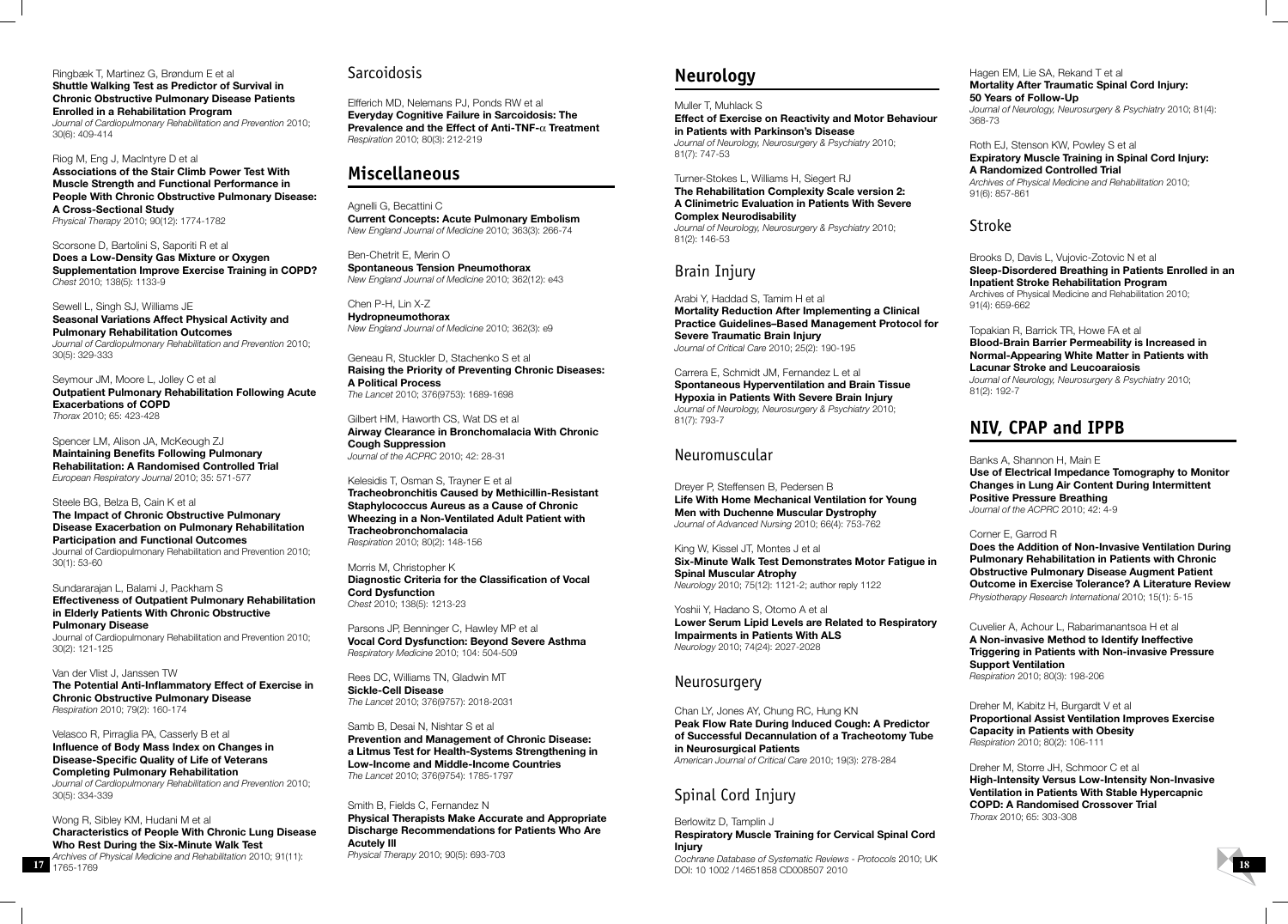

Fauroux B, Leroux K, Pépin J et al **Are Home Ventilators Able to Guarantee a Minimal Tidal Volume?** *Intensive Care Medicine* 2010; 36(6): 1008-1014

Menadue C, Alison JA, Piper AJ et al **Bi-Level Ventilation During Exercise in Acute on Chronic Respiratory Failure: A Preliminary Study** *Respiratory Medicine* 2010; 104: 219-227

# **Obstructive Sleep Apnoea**

Ayalon L, Ancoli-Israel S, Drummond S **Obstructive Sleep Apnoea and Age: A Double Insult to Brain Function** *American Journal of Respiratory and Critical Care Medicine* 2010;

182: 413-419

# Eikermann M, Garzon-Serrano J, Kwo J et al

**Do Patients with Obstructive Sleep Apnoea Have an Increased Risk of Desaturation During Induction of Anaesthesia for Weight Loss Surgery?** *Open Respiratory Medicine Journal* 2010; 4: 58–62

### Fuchs FS, Pittarelli A, Hahn EG et al

**Adherence to Continuous Positive Airway Pressure Therapy for Obstructive Sleep Apnoea: Impact of Patient Education After a Longer Treatment Period** *Respiration* 2010; 80(1): 32-37

### Kreivi H, Virkkula P, Lehto J et al

**Frequency of Upper Airway Symptoms Before and During Continuous Positive Airway Pressure Treatment in Patients With Obstructive Sleep Apnoea Syndrome**

*Respiration* 2010; 80(6): 488-494

#### Marin J, Soriano J, Carrizo S et al

**Outcomes in Patients With Chronic Obstructive Pulmonary Disease and Obstructive Sleep Apnoea: The Overlap Syndrome**

*American Journal of Respiratory and Critical Care Medicine* 2010; 182: 325-331

# **Oxygen**

Abernethy AP, McDonald CF, Frith PA et al **Effect of Palliative Oxygen Versus Room Air in Relief of Breathlessness in Patients With Refractory Dyspnoea: A Double-Blind, Randomised Controlled Trial** *The Lancet* 2010; 376(9743): 784-793

Austin M, Wills K, Blizzard L et al

**Effect of High Flow Oxygen on Mortality in Chronic Obstructive Pulmonary Disease Patients in Pre-Hospital Setting: Randomised Controlled Trial** *BMJ* 2010; 341: c5462

Chatterjee AB, Rissmiller RW, Meade K et al **Reproducibility of the 6-Minute Walk Test for Ambulatory Oxygen Prescription** *Respiration* 2010; 79(2): 121-127

Karbing D, Allerød C, Thorgaard P et al **Prospective Evaluation of a Decision Support System for Setting Inspired Oxygen in Intensive Care Patients** *Journal of Critical Care* 2010; 25(3): 367-374

# Thakur N, Blanc PD, Julian LJ et al **COPD and Cognitive Impairment: The Role of Hypoxemia and Oxygen Therapy**

*International Journal of Chronic Obstructive Pulmonary Disease*  2010; 5: 263-9

# Scorsone D, Bartolini S, Saporiti R et al **Does a Low-Density Gas Mixture or Oxygen**

**Supplementation Improve Exercise Training in COPD?** *Chest* 2010; 138(5): 1133-9

# Stoller J, Panos R, Krachman S et al

**Oxygen Therapy for Patients With COPD: Current Evidence and the Long-Term Oxygen Treatment Trial** *Chest* 2010; 138(1): 179-87

### Tiruvoipati R, Lewis D, Haji K et al **High-Flow Nasal Oxygen Versus High-Flow Face Mask: A Randomized Crossover Trial in Extubated**

**Patients**

*Journal of Critical Care* 2010; 25(3): 463-468

# **Paediatrics (non-CF)**

# Antonelli M, Azoulay E, Bonten M et al **Year in Review in** *Intensive Care Medicine* **2009. Part III: Mechanical Ventilation, Acute Lung Injury and Respiratory Distress Syndrome, Paediatrics, Ethics, and Miscellanea** *Intensive Care Medicine* 2010; 36(4): 567–584

### Chapman S, Grocott M, Franck L

**Systematic Review of Paediatric Alert Criteria for Identifying Hospitalised Children at Risk of Critical Deterioration**

*Intensive Care Medicine* 2010; 36(4): 600-611

# Cools F, Askie LM, Offringa M et al

**Elective High-Frequency Oscillatory Versus Conventional Ventilation in Preterm Infants: A Systematic Review and Meta-Analysis of Individual Patients' Data** *The Lancet* 2010; 375(9731): 2082-2091

### Farias J, Fernández A, Monteverde E et al **Critically Ill Infants and Children With Influenza A (H1N1) in Paediatric Intensive Care Units in Argentina** *Intensive Care Medicine* 2010; 36(6): 1015-1022

Halbertsma F, Vaneker M, Pickkers P et al **A Single Recruitment Manoeuvre in Ventilated Critically Ill Children Can Translocate Pulmonary Cytokines into the Circulation** *Journal of Critical Care* 2010; 25(1): 10-15

Hodges O, Zar H, Mamathuba R et al

**Bilateral Partial Lung Lavage in an Infant With Pulmonary Alveolar Proteinosis** *British Journal of Anaesthesia* 2010; 104(2): 228-230

### Jan S, Lin S, Fu Y et al

**Extracorporeal Life Support for Treatment of Children With Enterovirus 71 Infection-Related Cardiopulmonary Failure** *Intensive Care Medicine* 2010; 36(3): 520-527

Lemanske RF, Mauger DT, Sorkness CA et al **Step-up Therapy for Children With Uncontrolled Asthma Receiving Inhaled Corticosteroids** *New England Journal of Medicine* 2010; 362(11): 975-85

Liet JM, Ducruet T, Gupta V et al **Heliox Inhalation Therapy for Bronchiolitis in Infants** *Cochrane Database of Systematic Reviews* 2010; Issue 4 UK DOI: 10 1002 /14651858 CD00 2010

Mercier J-C, Hummler H, Durrmeyer X et al **Inhaled Nitric Oxide for Prevention of Bronchopulmonary Dysplasia in Premature Babies (EUNO): A Randomised Controlled Trial** *The Lancet* 2010; 376(9738): 346-354

Milési C, Ferragu F, Jaber S et al **Continuous Positive Airway Pressure Ventilation With Helmet in Infants Under 1 Year** *Intensive Care Medicine* 2010; 36(9): 1592-1596

Naghib S, Van der Starre C, Gischler S et al **Mortality in Very Long-Stay Paediatric Intensive Care Unit Patients and Incidence of Withdrawal of Treatment**

*Intensive Care Medicine* 2010; 36(1): 131-136

Oduwole O, Meremikwu MM, Oyo IA et al **Honey for Acute Cough in Children** *Cochrane Database of Systematic Reviews* 2010; Issue 1 UK DOI: 10 1002 /14651858 CD007094 pub2 2010

Randhawa I, Nussbaum E **Not All That Wheezes Is Bronchial Asthma** *New England Journal of Medicine* 2010; 363(1): e1

#### Sachedina N, Donaldson LJ

**Paediatric Mortality Related to Pandemic Influenza A H1N1 Infection in England: An Observational Population-Based Study** *The Lancet* 2010; 376(9755): 1846-1852

#### Schaible T, Hermle D, Loersch F et al

**A 20-year Experience on Neonatal Extracorporeal Membrane Oxygenation in a Referral Centre** *Intensive Care Medicine* 2010; 36(7): 1229-1234

SUPPORT Study Group of the Eunice Kennedy Shriver NICHD Neonatal Research Network

**Target Ranges of Oxygen Saturation in Extremely Preterm Infants**

*New England Journal of Medicine* 2010; 362(21); 1959-69

SUPPORT Study Group of the Eunice Kennedy Shriver NICHD Neonatal Research Network **Early CPAP Versus Surfactant in Extremely Preterm Infants** *New England Journal of Medicine* 2010; 362(21): 1970-9

Tissières P, Myers P, Beghetti M et al **Surfactant Use Based on the Oxygenation Response to Lung Recruitment During HFOV in Very Low Birth Weight Infants**

*Intensive Care Medicine* 2010; 36(7): 1164-1170

Wildschut E, Hanekamp M, Vet N et al **Feasibility of Sedation and Analgesia Interruption Following Cannulation in Neonates on Extracorporeal Membrane Oxygenation** *Intensive Care Medicine* 2010; 36(9): 1587-1591

# **Palliative Care**

Abernethy AP, McDonald CF, Frith PA et al **Effect of Palliative Oxygen Versus Room Air in Relief of Breathlessness in Patients With Refractory Dyspnoea: a Double-Blind, Randomised Controlled Trial** *The Lancet* 2010; 376(9743): 784-793

Nelson JE, Bassett R, Boss RD et al **Models for Structuring a Clinical Initiative to Enhance Palliative Care in the Intensive Care Unit: A Report from the IPAL-ICU Project (Improving Palliative Care in the ICU)**  *Critical Care Medicine* 2010; 38(9): 1765-1772

Temel JS, Greer JA, Muzikansky A et al **Early Palliative Care for Patients with Metastatic Non–Small-Cell Lung Cancer** *New England Journal of Medicine* 2010; 363(8): 733-42

# **Respiratory Physiology**

Akkerman M, van Brussel M, Hulzebos E et al **The Oxygen Uptake Efficiency Slope: What Do We Know?**

Journal of Cardiopulmonary Rehabilitation and Prevention 2010; 30(6): 357-73

Chang A, Palmer K, McNaught J et al **Inspiratory Flow Rate, Not Type of Incentive Spirometry Device, Influences Chest Wall Motion in Healthy Individuals** 

*Physiotherapy Theory and Practice* 2010; 26(6): 385-392